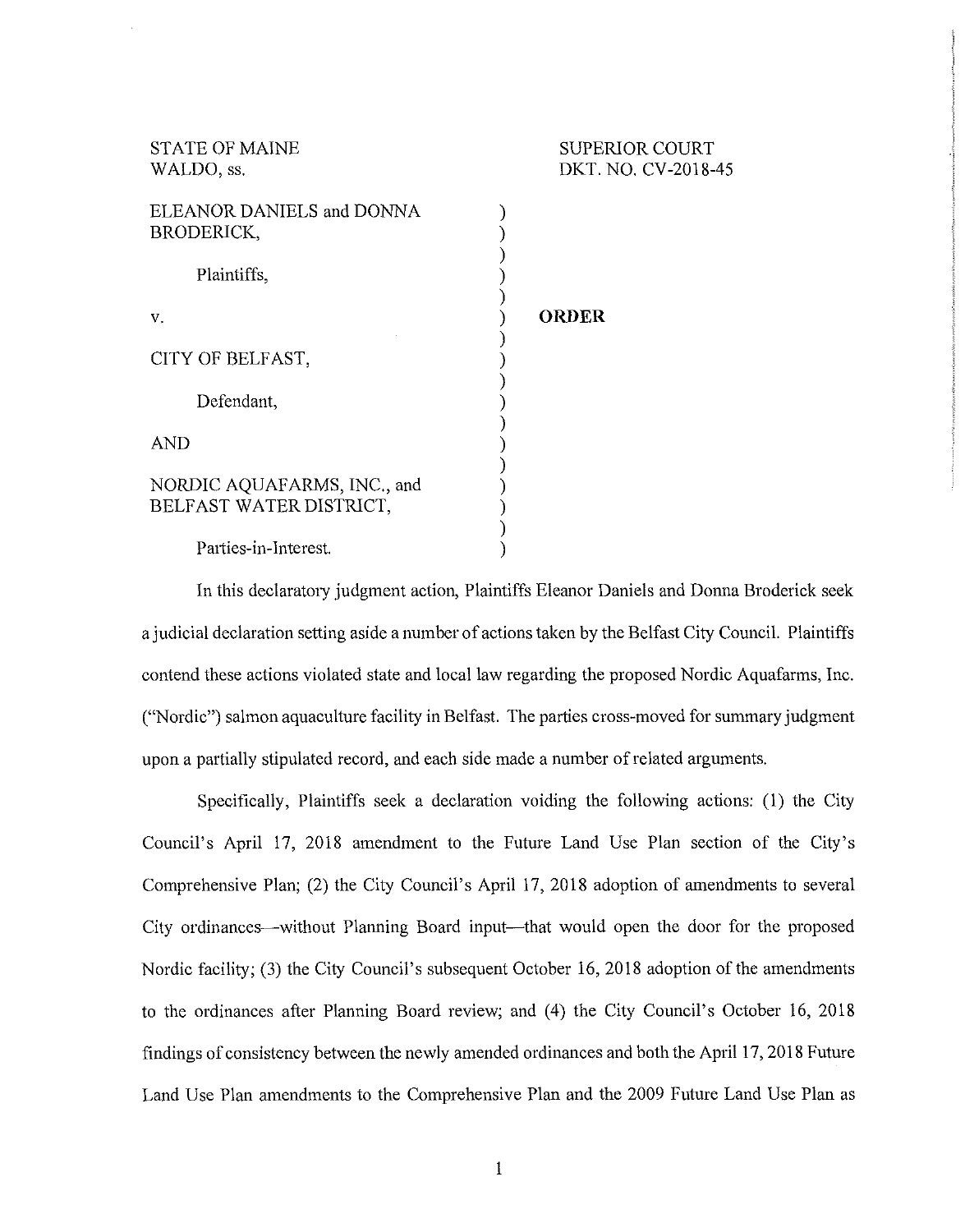adopted in 2009.<sup>1</sup>

Defendant, for its part, contends the following: (1) the City Council properly amended the Future Land Use Plan section of the Comprehensive Plan on April 17, 2018; (2) the City Council properly adopted amendments to several City ordinances on April 17, 2018; (3) even if the April 17, 2018 adoption of amendments to several City ordinances was not proper, the City Council remedied any error on October 16, 2018, when it adopted amendments to several City ordinances after the Planning Board provided review and revision, thus mooting Plaintiffs' claims of impropriety regarding the original adoption of the ordinance amendments; (4) the City Council properly found the October 16, 2018 amendments to several ordinances to be consistent with the April 17, 2018 Future Land Use Plan amendments to the Comprehensive Plan; and (5) even if the April 17, 2018 Future Land Use Plan amendments did not comply with the law, the City Council nonetheless properly found the October 16, 2018 amendment of several ordinances to be consistent

<sup>&</sup>lt;sup>1</sup> "Future Land Use Plan" and "Comprehensive Plan" have been used interchangeably at points in this case. As the record demonstrates, the Future Land Use Plan is one section ofthe City's Comprehensive Plan. At times, however, the City has refened to the 2009 Future Land Use Plan as *the* Comprehensive Plan, as well as *part* of the Comprehensive Plan. Whether the 2009 Future Land Use Plan was *the* Comprehensive Plan in 2009 is not material to the Court because, either way, the 2009 Future Land Use Plan was undoubtedly the guidance document for land use policy in Belfast until at least 2012, if not 2018.

The patties dispute whether the Comprehensive Plan was properly amended in 2012. What is not in dispute is that the Future Land Use Plan was amended in 2009, and that 2009 amendment to the Future Land Use Plan was to be incorporated into the subsequent 2012 amendment to the entire Comprehensive Plan. *(See,*  e.g., Joint Stip.  $\P$  23; JS Ex. 23, "Introduction to the Future Land Use Plan" Section, 1; Joint Stip.  $\P$  24; JS Ex. 24, "Table of Contents, Section 4. Future Land Use Plan" and "Section 2.4. Overview of Future Land Use Plan," I ("Section 4 of this [2012] Comprehensive Plan includes the adopted Future Land Use Plan for the City of Belfast. ... The Council, in late October 2009, chose to adopt the Future Land Use Plan.").)

When the City amended the Comprehensive Plan on April 17, 2018, it did not amend the entire Comprehensive Plan; it amended the Future Land Use Plan section of the Comprehensive Plan. (Joint Stip. 17(j); JS Ex. 10-007 to JS Ex. 10-038.) When the City Council made its consistency findings on October 16, 2018, it made findings regarding both the 2009 version of the Future Land Use Plan and the April 17, 2018 version of the Future Land Use Plan. (Joint Stip.  $\sqrt{7(r)}$ ; JS Ex. 15-003 to JS Ex. 15-006.) Thus, the Court does not find it to be material whether the 2012 Comprehensive Plan was ever properly amended. The proposed 2012 Comprehensive Plan was to include the 2009 version of the Future Land Use Plan, with which the City Council made a finding of consistency in relation to the amended ordinances.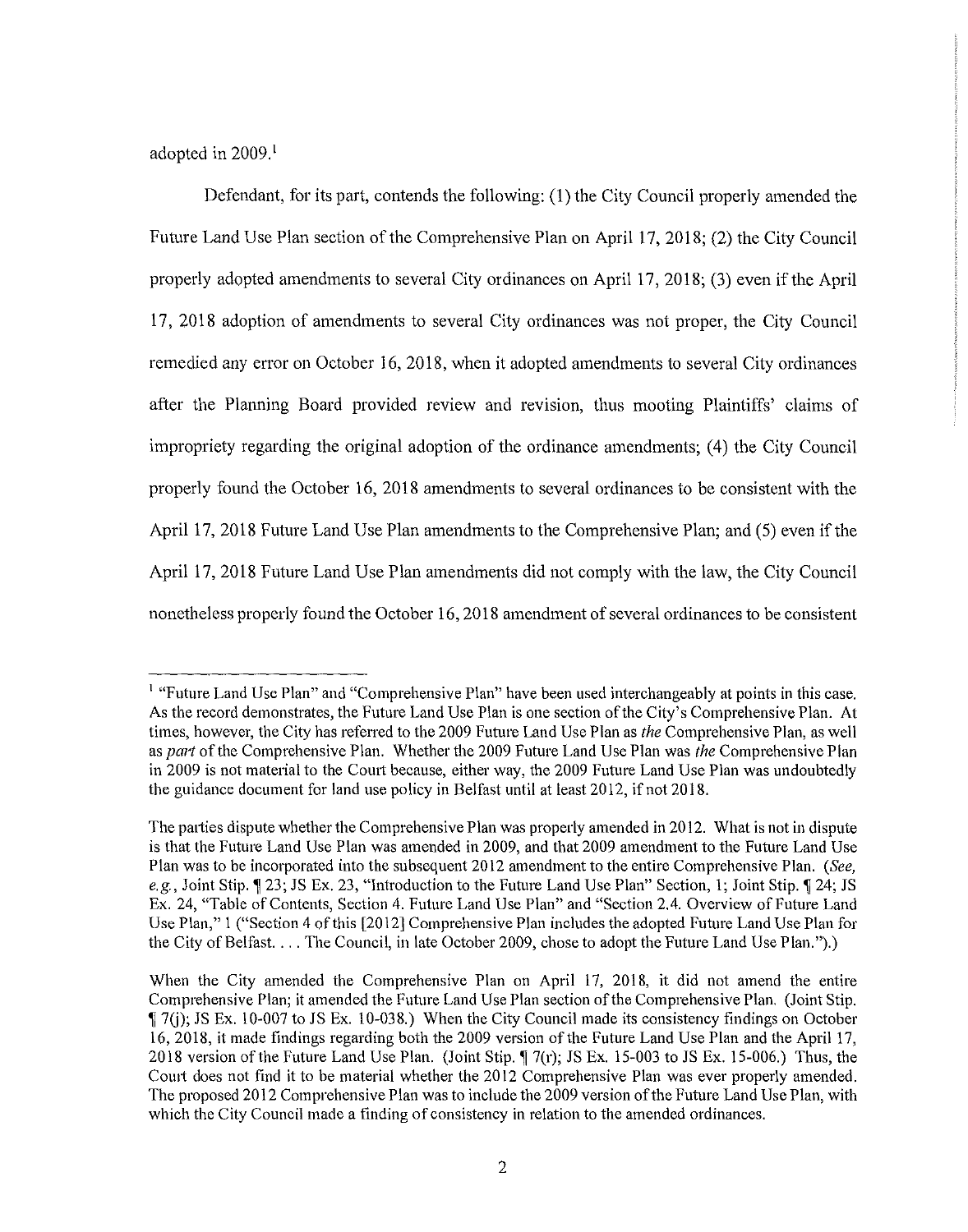with the 2009 Future Land Use Plan.

The Court has reviewed the parties' extensive and thorough briefing, all statements of material fact, and the record exhibits supporting those statements of material fact; it issues the following decisions on the parties' cross-motions for summary judgment.

### **LEGAL STANDARD**

Summary judgment is granted to a moving party where "there is no genuine issue as to any material fact" and the moving party "is entitled to judgment as a matter of law." M.R. Civ. P. 56(c). "A material fact is one that can affect the outcome of the case, and there is a genuine issue when there is sufficient evidence for a fact-finder to choose between competing versions of the fact." *Lougee Conservancy v. CityMortgage, Inc.,* 2012 ME 103, ¶ 11, 48 A.3d 774 (quotation marks omitted). When reviewing the record on a motion for summary judgment, a court views the facts in the light most favorable to the non-moving party. *See Cormier v. Genesis Healthcare LLC*, 2015 ME 161,  $\P$  7, 129 A.3d 944. "Any doubt on this score will be resolved against the movant, and the opposing party will be given the benefit of any inferences which might reasonably be drawn from the evidence." 3 Harvey, *Maine Civil Practice§* 56:5 at 240 (3d, 2011 ed.). When there are cross-motions, the rules applicable to summary judgment are applied separately to each motion. *F.R. Carroll, Inc. v. TD Bank, N.A.*, 2010 ME 115, 18, 8 A.3d 646.

### **BACKGROUND**

This declaratory judgment action presents a unique scenario in which both Plaintiffs and Defendant move for summary judgment on the same issues, oppose the other side's motion on essentially the same bases as asserted in their own motion, and stipulate to a number of facts while setting forth additional facts in support of their respective motions. Additionally, notwithstanding the assertion of facts beyond those stipulated to, each side does not oppose the other side's motion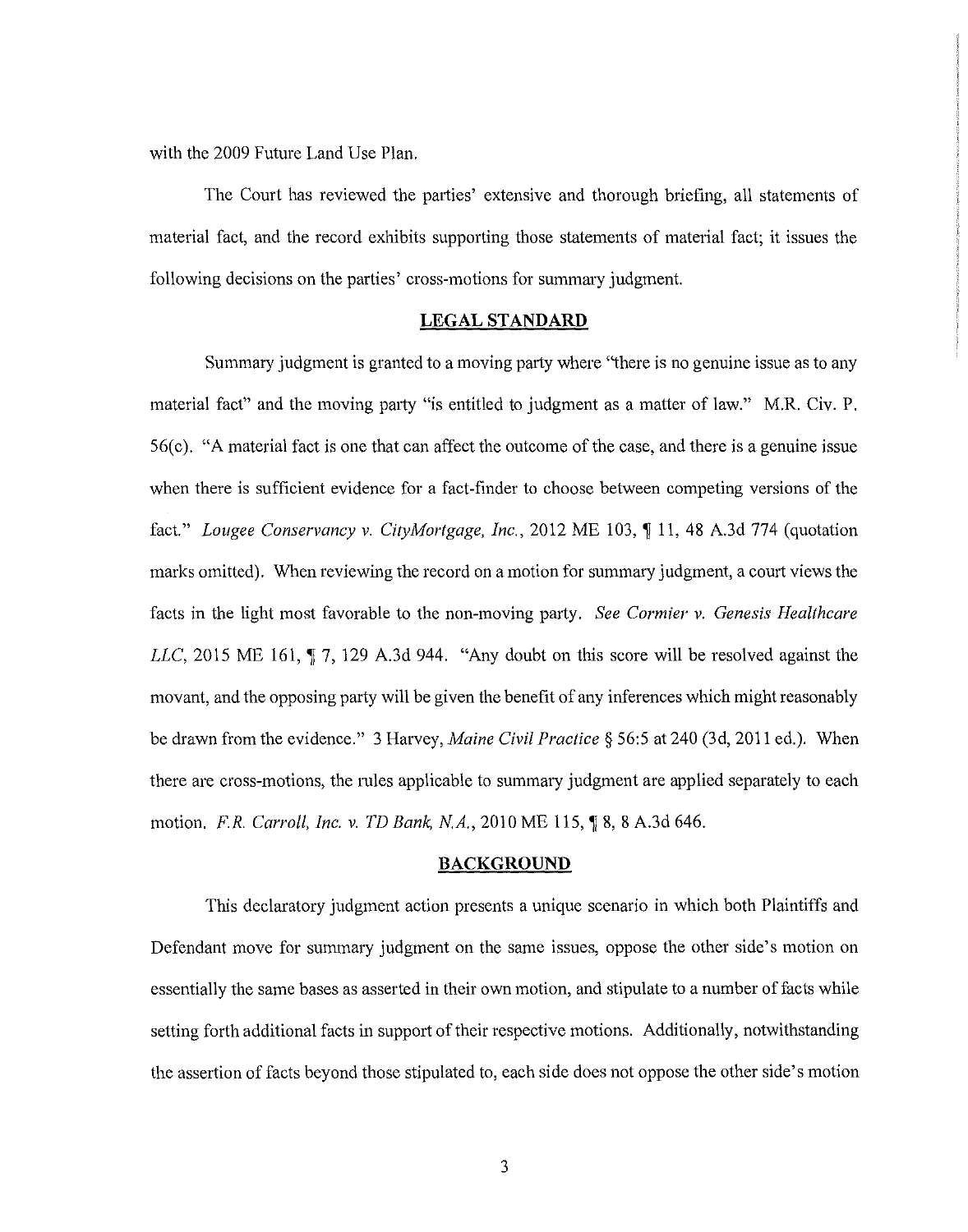on the basis that there are genuine issues of material fact; instead, each side opposes the other side's motion on the basis that the respective opposing side is entitled to judgment as a matter of law, effectively an implicit reference to Rule 56(c). (Pl.s' Opp. to Def.'s Mot. Summ. J. 17-18; Def.'s Opp. to Pl.s' Mot. Summ. J. 13.) Thus, the Court sets forth the *material* facts that are before it.<sup>2</sup> Those come from the stipulated facts and each summary judgment record, with those facts viewed in the light most favorable to the nonmoving party on each motion.

# 1. The Proposed Nordic Property.

Party-in-interest Nordic proposes to build and operate a \$150-\$500 million land-based salmon aquafarm (the "Nordic Aquafarm") on three abutting parcels of land located in the City of Belfast, Maine. (Joint Stip.  $\P$  1.) These parcels (the "Nordic Parcel") are presently owned by Party-in-interest Belfast Water District ("BWD"), Mathews Brothers Company, and Samuel Cassida. (Joint Stip.  $\lceil \cdot | \cdot | \cdot \rceil$ ) The BWD owns land that is located in both Belfast and Northport ("BWD Land"). (Joint Stip.  $\P$ 2.)

In September 2017, Nordic approached the BWD and the City of Belfast to inquire about purchasing land, and thereafter Nordic, the City, and the BWD engaged in discussions and negotiations that resulted in three certain agreements being signed on January 30, 2018. (Joint Stip.  $\parallel$  5.) As a result of negotiations and agreements reached by Nordic, BWD, and the City, the City of Belfast, if the Nordic sale is consummated, will purchase approximately forty acres of the B WD Land, located in both Belfast and Northport abutting the Little River and Little River Reservoir, the shoreland portion of which will be perpetually preserved as public conservation

<sup>&</sup>lt;sup>2</sup> The Court emphasizes "material" because not all facts before it are truly material to the issues of attempted amendment of the Future Land Use Plan section of the Comprehensive Plan on April 17, 2018; attempted amendment of the certain zoning ordinances on both April 17 and October 16, 2018; and the City Council's consistency findings made on October 16, 2018. Some facts are not trnly material to these issues but do provide important context for the dispute in this case, and the Court has included those when necessary.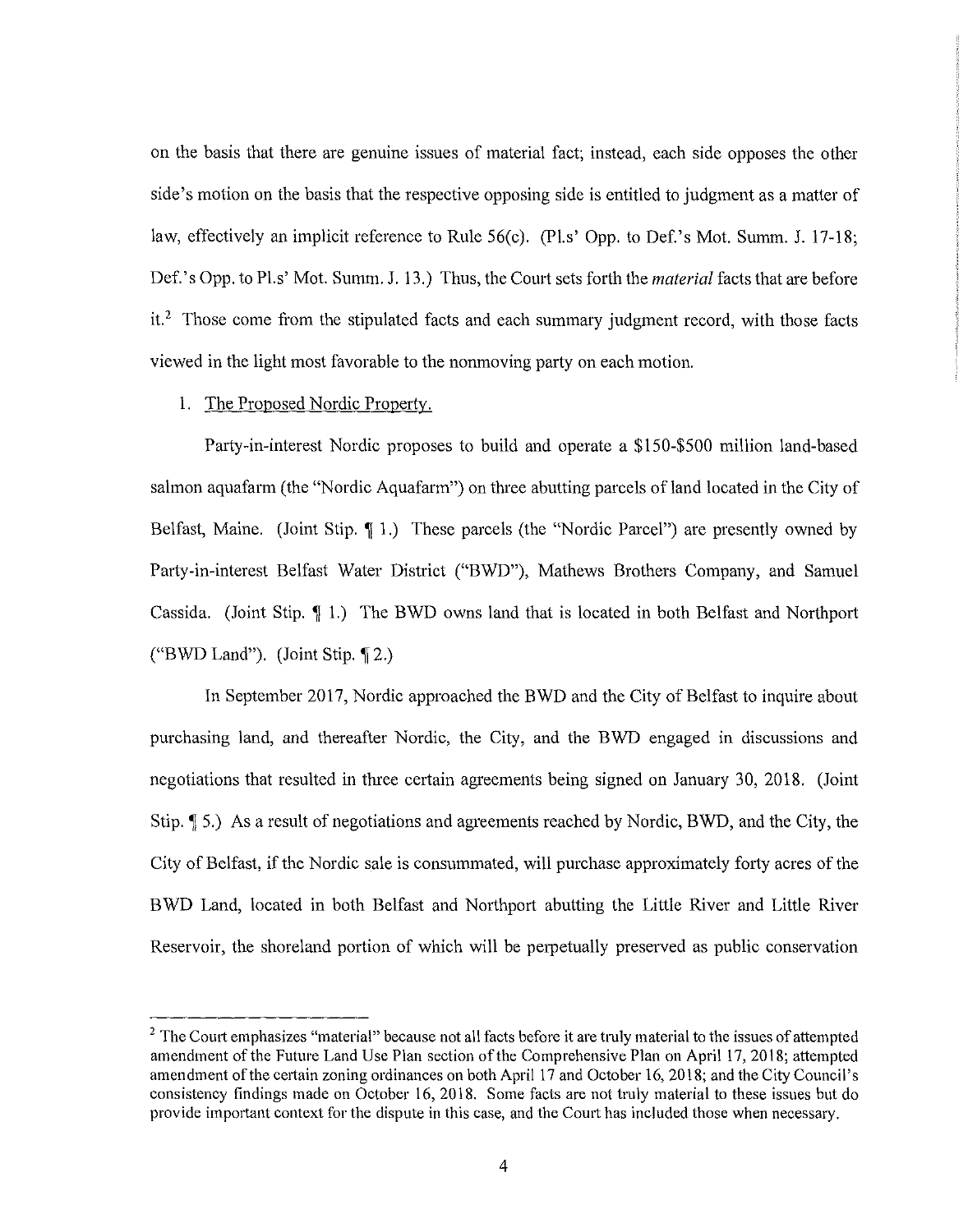land for passive public recreational use, including a walking trail ("Waterfront Parcel," and also in certain maps as "Resource Protection Shoreland District"). (Joint Stip. 1 3.)

As of March 1, 2019, the Nordic Parcel comprises approximately fifty-six acres (the "Amended Nordic Parcel"). (Joint Stip. **14.**) Approximately thirty acres of the land in the Nordic Parcel is currently owned by the BWD. (Joint Stip. 15.) The original proposal was to acquire forty-two acres—thirty from the BWD, and twelve from abutting property owner Samuel Cassida. (Joint Stip. ¶ 16.) On August 29, 2018, Nordic contracted to purchase another abutting fourteen acres from window and door manufacturer Mathew Brothers Company, resulting in the Amended Nordic Parcel. (Joint Stip. 16.) The entire Mathew Brothers Company property presently abuts the BWD property, and is located in a zone that allows industrial use. (Joint Stip. 17.) The Matthews Brothers property has been part of the Business Park "land use area" since adoption of the 2009 Future Land Use Plan.<sup>3</sup> (Def.'s Supp.'g S.M.F. 19.) With the addition of the Mathew's Brothers Company parcel, the Amended Nordic Parcel will share a common boundary with the Plaintiffs' residence on Perkins Road. (Joint Stip. 18.)

2. The City's Process and Procedures to Amend the Future Land Use Plan Section of the Comprehensive Plan and Amend the Relevant Zoning Ordinances.

The City Council was the municipal body which took public comment, held meetings and hearings, and then adopted the amendments to the Zoning, Shoreland Zoning, and Definitions ordinances, as well as the Future Land Use Plan section of the Comprehensive Plan, on April 17, 2018; all related notices were prepared and published by the Planning and Code Department. ( Joint Stip. **(6.)** The following represents a timeline of duly noticed meetings and public hearings related

<sup>&</sup>lt;sup>3</sup> Under the applicable zoning ordinance, the Mathews Brothers property is still designated as a one-parcel Industrial IV Zone. (Pl.s' Opp. S.M.F. 19.) The Mathews Brothers industrial use preexisted the creation of the Comprehensive Plan and thus its designation is not a product of the Future Land Use planning. (Pl.s' Opp. S.M.F. [19.]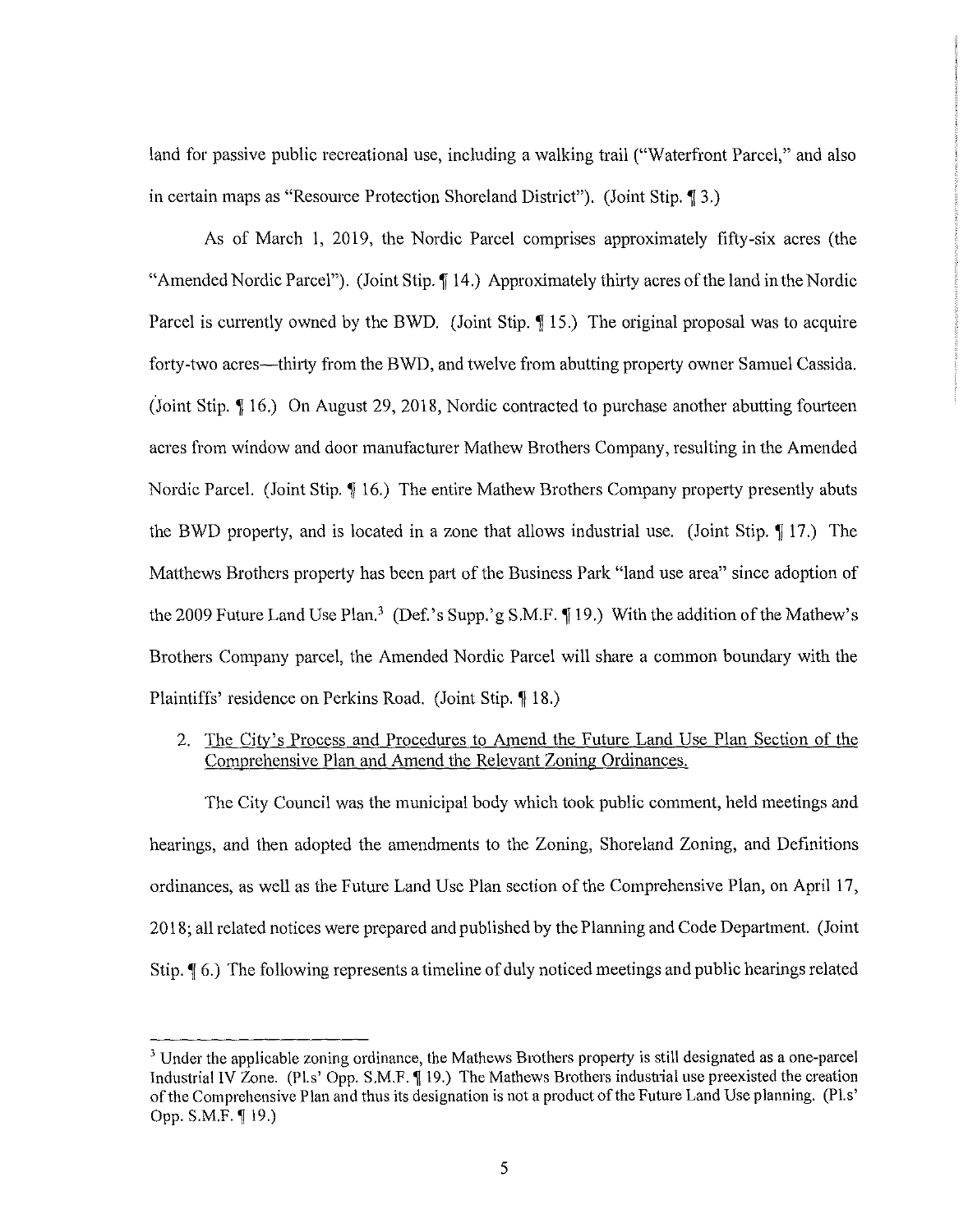to public involvement and participation in the City's review and approval of amendments to the Future Land Use Plan section of the Comprehensive Plan and its Zoning, Shoreland Zoning, and Definitions ordinances related to the Nordic project:

- September 2017:
	- o Nordic contacts BWD about BWD Land as a potential development site (Joint Stip. **1** $7(a)$ ;
- October 2017 through January 30, 2018:
	- o Non-public discussions involving Nordic's proprietary business plans and real property purchase issues, concerns, and negotiations occur by and between Nordic, BWD, and the City (Joint Stip.  $\P$  7(b).);
- January 30, 2018:
	- o Nordic, BWD, and the City enter into the Options to Purchase Agreement, the Evaluations Agreement, and the Water Supply Agreement (Joint Stip. **1** 7(c).);
	- The City holds the public announcement and presentation of Nordic plans to seek to develop the B WD property in Belfast at the University of Maine Hutchison Center, as attended by then-Governor LePage, state and local elected officials, and with a public question and answer session (Joint Stip.  $\P$  7(d).);
- February and March 2018:
	- o The Nordic project requires several zoning ordinance amendments, which Planning Director Wayne Marshall prepares at the direction of the City Council and initially presents to the City Council on March 2, 2018 (Def.'s Supp.'g S.M.F. **[**] 32.);
	- o The Planning Department works to draft the related proposed amendments to the Future Land Use Plan section of the Comprehensive Plan, in addition to the Zoning,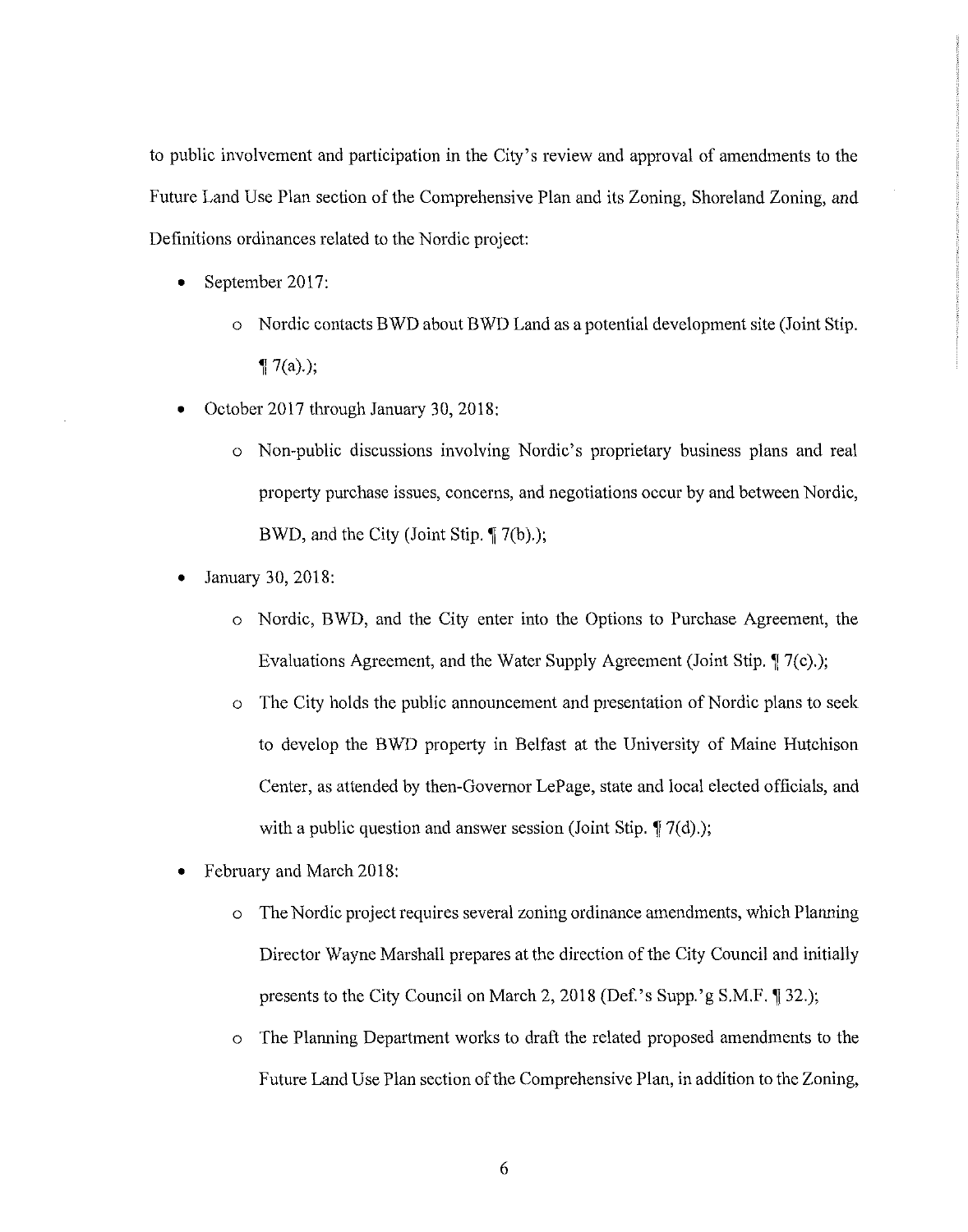Shoreland Zoning, and Definitions ordinances regarding the Nordic proposal (Joint Stip. **1** 7(e).);

- March 6, 2018:
	- $\circ$  The City Council introduces related Comprehensive Plan and ordinance amendments as an agenda item at a City Council meeting (Joint Stip. 17(f).);
	- At a duly noticed City Council meeting, the Planning Director introduces the Zoning, Shoreland Zoning, and Definitions ordinance amendments, as well as the amendments to the Future Land Use Plan section of the Comprehensive Plan, as drafted by the Planning Department with a proposed schedule for reviewing and approving them (Joint Stip.  $\P$  7(g).);
	- o The City Council waives the City's statutory right of first refusal to acquire the land being purchased by Nordic from the BWD, excepting the conservation land the City contracted to purchase from B WD under the terms of the agreements executed on January 30, 2018 (Joint Stip. **†** 7(h).);
- March 20, 2018:
	- o The City Council conducts its first reading, holds a public hearing, and receives public comment on the proposed amendments (Joint Stip.  $\P$  7(i).);
- April 17, 2018:
	- o At a duly noticed City Council meeting, the City Council holds the second formal reading under the City Charter and the second public hearing on the draft Zoning, Shoreland Zoning, and Definitions ordinance amendments, and the Future Land Use Plan section of the Comprehensive Plan amendments; the City Council received 146 written comments in advance of the April 17 hearing and hears from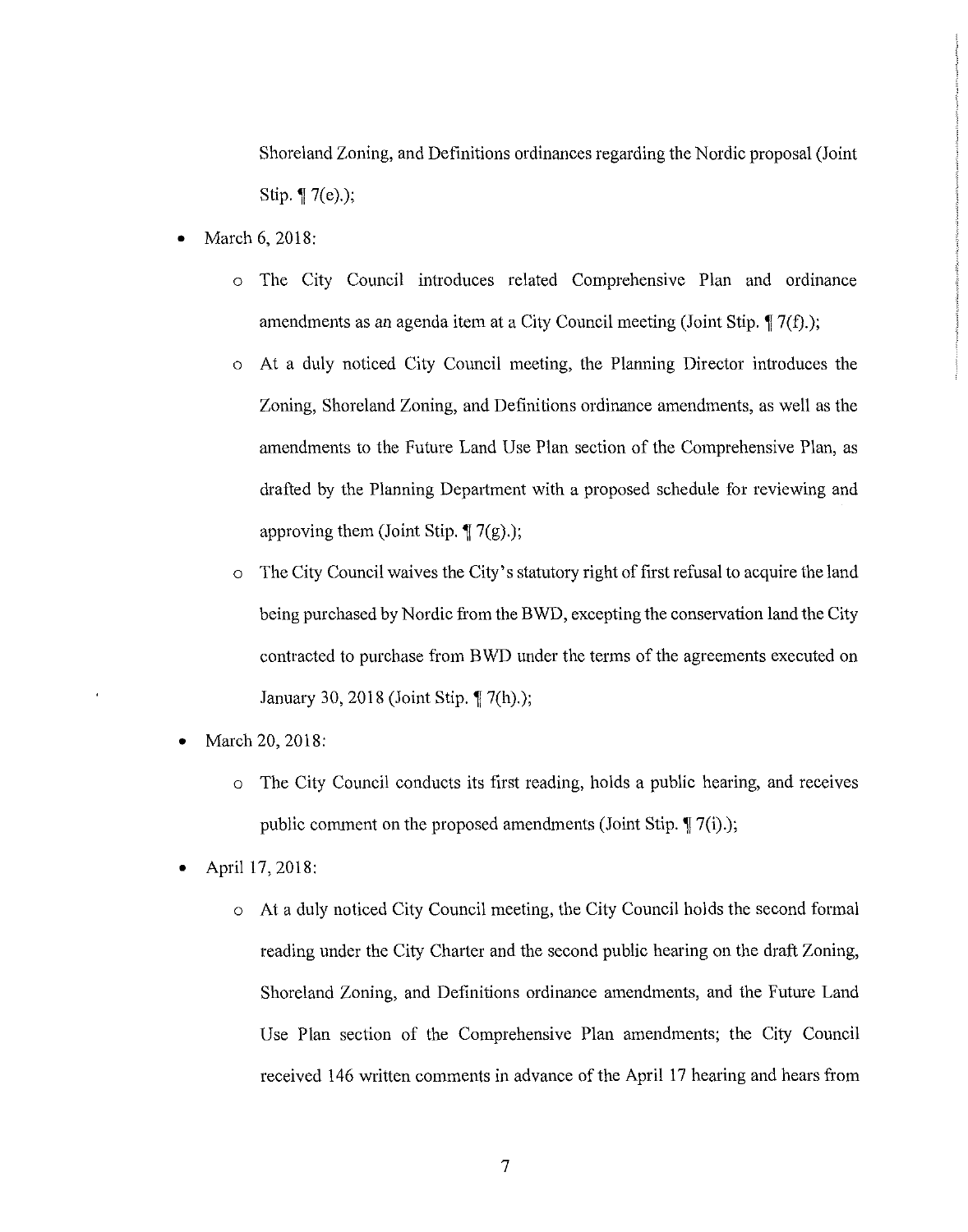27 members of the community at the hearing (Joint Stip.  $\P$  7(j).);

- June  $5, 2018$ :
	- $\circ$  The City Council conducts a hearing to reduce the height limits for buildings located within the Route One South Business Park Zone and to exclude solar panels from the height calculation; said amendments were approved on June 5, 2018 (Joint Stip.  $\P$  7(k).);
- August 15, 2018:
	- o The Planning Board receives written and verbal comments and closed the public hearing portion of its review, and thereafter conducts deliberations on August 22 and September 5, 2018 (Joint Stip.  $\P$  7(l).);<sup>4</sup>
- September 12, 2018:
	- $\circ$  The Planning Board concludes its drafting and deliberations and adopts its written recommendations to the City Council on Zoning, Shoreland Zoning, and Definitions ordinance amendments, and the Planning Board drafts additional standards for a permit requirement for any Significant Groundwater Well (the "Planning Board-reviewed-and-revised ordinances") (Joint Stip.  $\P$  7(m).);
- September 18, 2018:
	- o The Planning Board Chair and Planning Director present to the City Council the Planning Board-reviewed-and-revised ordinances (Joint Stip.  $\sqrt[n]{7(n)}$ .);
- September 25, 2018:
	- o The City Council conducts the first reading and public hearing of the Planning

<sup>&</sup>lt;sup>4</sup> See Background Section 4 below for more detailed discussion on the circumstances of Planning Board involvement after the April 17, 2018 adoption of the zoning ordinance amendments.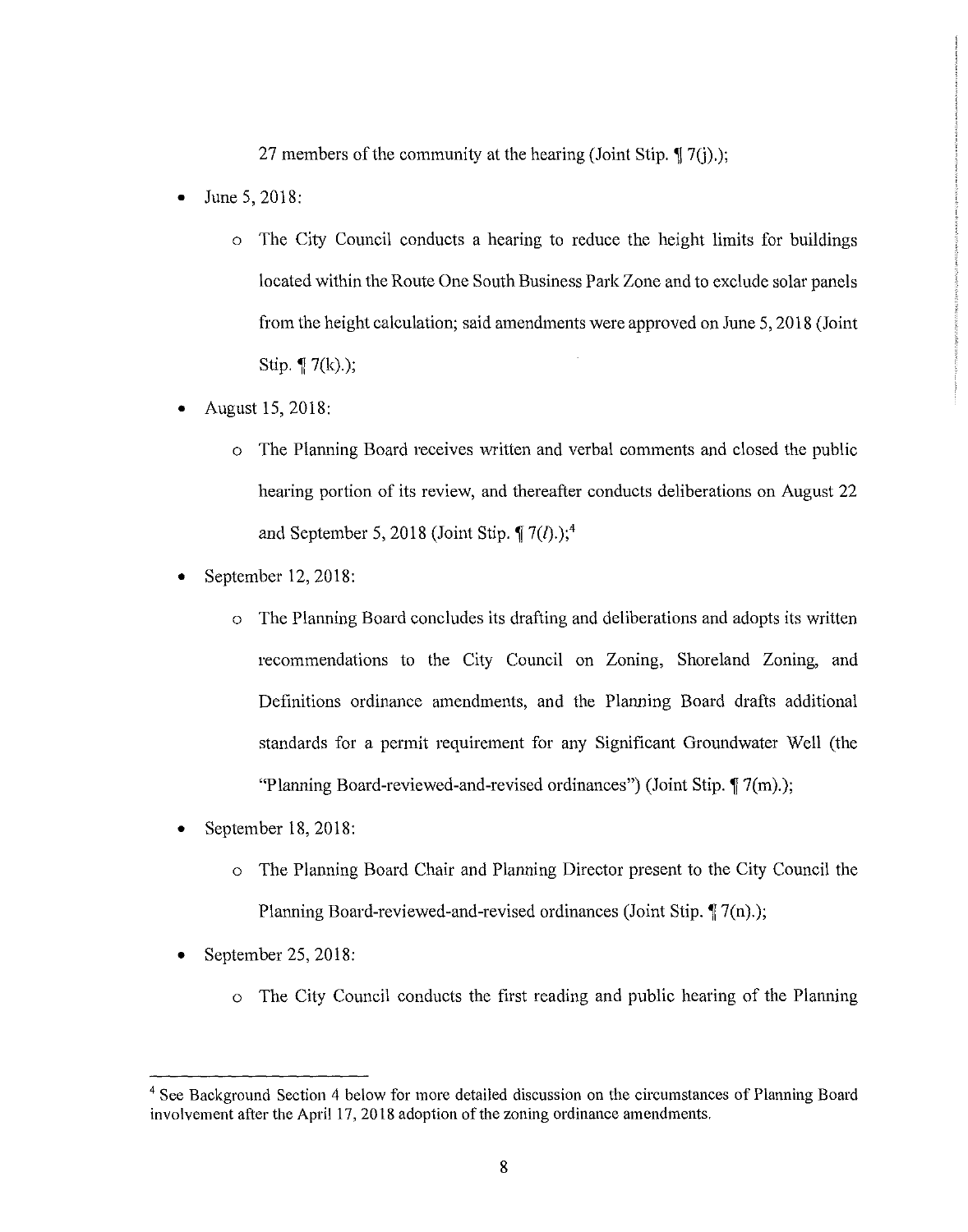Board-reviewed-and-revised ordinances, as recommended by the Belfast Planning Board; the City Council accepts the recommendation for the said four ordinance amendments, which were later considered at the October 9, 2018 City Council hearing (Joint Stip.  $\P$  7(o).);

- October 9, 2018:
	- $\circ$  The City Council conducts a second reading and the second hearing of the Planning Board-reviewed-and-revised ordinances, as recommended by the Belfast Planning Board (Joint Stip. ¶ 7(p).);
- October 16, 2018:
	- o The City Council adopts all of the Planning Board-reviewed-and-revised ordinances, as recommended by the Planning Board (Joint Stip.  $\P$  7(q).); and,
	- o The City Council also adopts motions approving two consistency findings with both the April 17, 2018 and 2009 versions of the Future Land Use Plan section of the Comprehensive Plan (Joint Stip.  $\P$  7(r).).

Plaintiffs attended and testified at the April 17, September 25, and October 9 City Council hearings and the August 15 Planning Board hearing. (Joint Stip. 1 33.) One of the Plaintiffs, and on some occasions both Plaintiffs, attended all Nordic informational sessions held at University of Maine Hutchison Center in Belfast. (Joint Stip. 133.)

3. The City's Original Adoption of the Comprehensive Plan, the 2009 Future Land Use Plan, the 2012 Comprehensive Plan, and the April 17, 2018 Amendments.

In 1995, the City Council adopted a Comprehensive Plan, which was amended in 1997. (Joint Stip. 19.) During the period from 1999 through 2008, the City Council amended the Comprehensive Plan with specific amendments on nine separate dates. (Joint Stip. 120.) In June of 2001, Belfast residents adopted and updated the City Charter by referendum, effective July 1,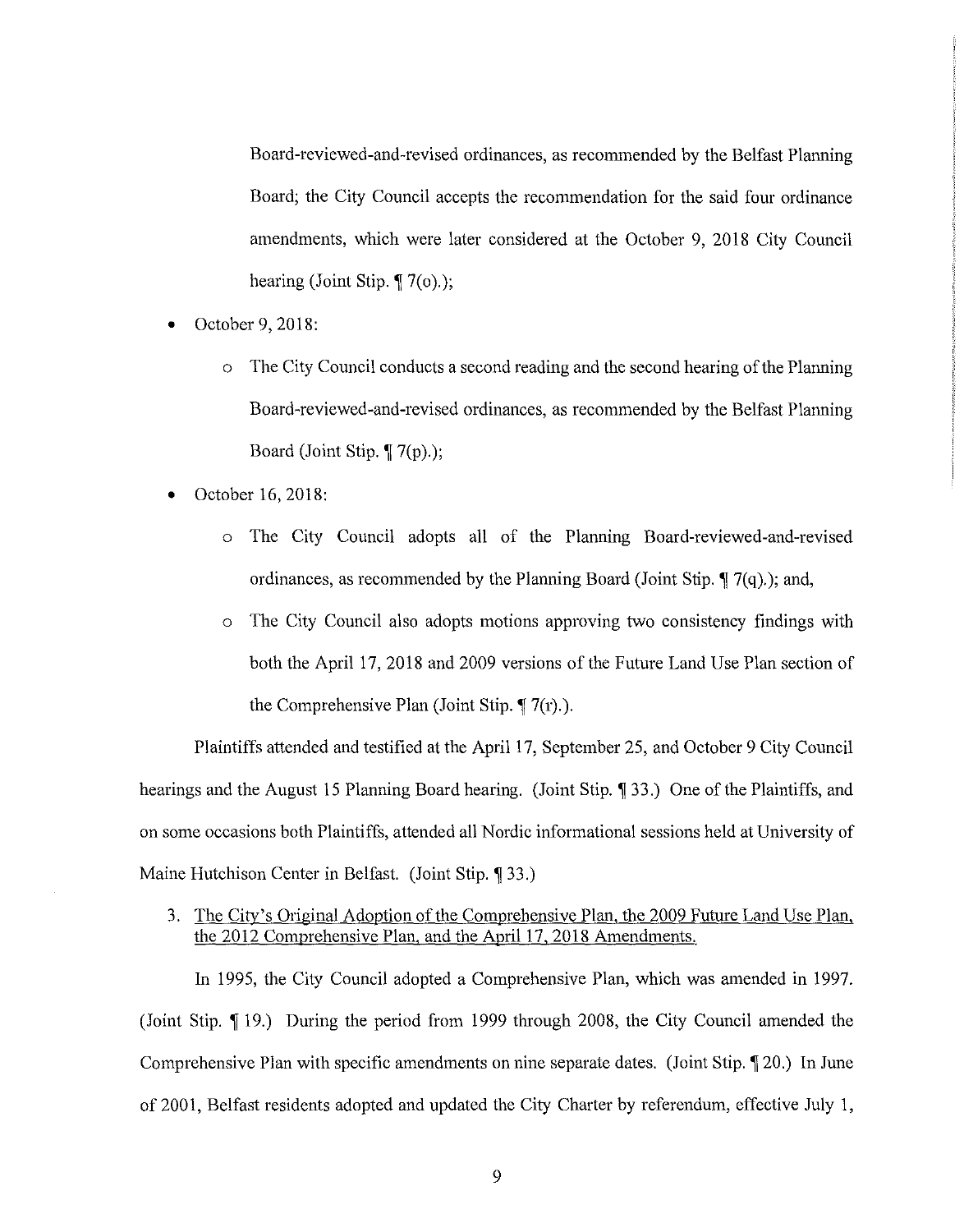2001, thereby replacing the prior existing Charter. (Joint Stip. 121.) Article VI, Section 9 of the City Charter established a Comprehensive Planning Committee as a standing committee of seven members with one member from each of five wards and two at-large members serving staggered two-year terms. (Joint Stip.  $\P$  22.) The powers and duties of the Planning Committee are as stated in the Charter, including in accordance with 30-A M.R.S.  $\S$  4324 (2018), other applicable law, and Council initiatives. (Joint Stip.  $\llbracket 22 \rrbracket$ ) No City Councilor may be appointed to the Planning Committee. (Joint Stip. 122.)

In October of 2009, the City Council adopted the Future Land Use Plan as an amendment to the 1997 Comprehensive Plan, with the intent to fully replace the 1997 plan; the 1997 Plan has not served to guide City Planning in any way since the adoption of the 2009 Future Land Use Plan.<sup>5</sup> (Joint Stip.  $\lceil 23. \rceil$ ) The 2009 Future Land Use Plan was recommended by the Planning

 $5$  The Court notes that exhibit supporting Joint Stip.  $\P$  23 states in the "Introduction to the Future Land Use Plan" the following:

The Future Land Use Plan *replaces Chapter* 12, Goals, Policies and Implementation Strategies, Section G. Orderly Growth and Development, *of the Comprehensive Plan* that was initially adopted by the Council in 1995, and all subsequent amendments to Section G. that the Council adopted between 1997 and 2008. Ultimately, this Future Land Use Plan *will be incorporated into the new Comprehensive Plan* which the City Comprehensive Planning Committee is now working to complete.... The Plan presented in this document is the adopted Future Land Use Plan for the City of Belfast. This Plan is *part of the City Comprehensive Plan*, and this Future Land Use Plan *replaces the previously adopted Future Land Use Plan of1995 and 1997,* as such had been amended between 1998 and 2008.

<sup>(</sup>Joint Stip.  $\P$  23; JS Ex. 23, "Introduction to the Future Land Use Plan" Section, 1, 3 (emphases added).) This quoted language of the adopted 2009 Future Land Use Plan does not support the proposition that the 2009 Future Land Use Plan was *intended to fi1lly replace* the entirety of the 1997 Comprehensive Plan. Elsewhere, however, the 2009 Future Land Use Plan does state that it "is the adopted Comprehensive Plan." (Joint Stip. ¶ 23; JS Ex. 23, "Introduction to the Future Land Use Plan" Section, 2.) Footnote 1 details why this seeming inconsistency is a distinction without a difference when it comes to the consistency findings made by the City Council on October 16, 2018.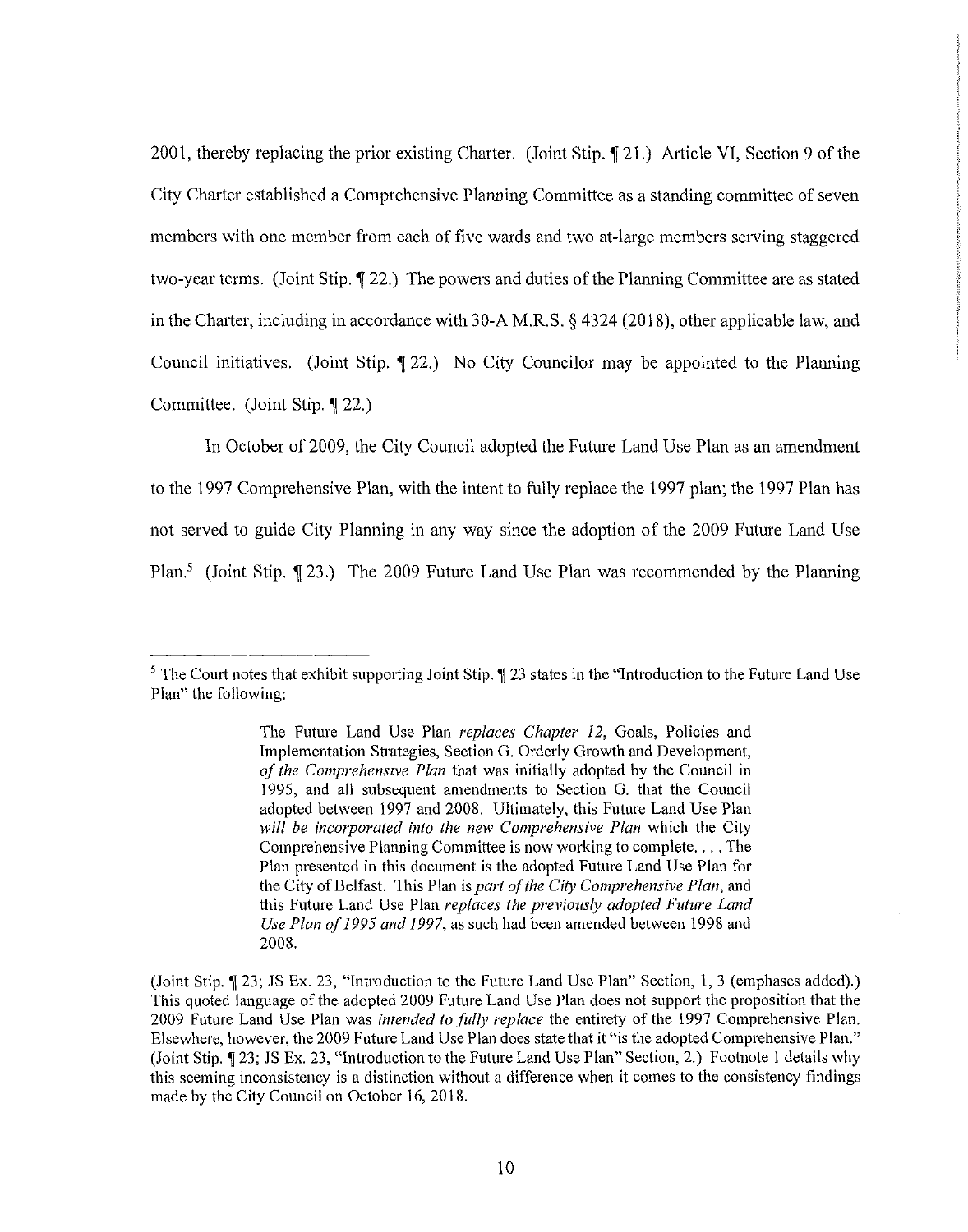Committee and, since its adoption in 2009, it has been used by the City of Belfast as the guideline for potential and proposed amendments to City zoning ordinances and to provide policy direction on land use concerns. (Def.'s Supp.'g  $S.M.F. \P 8$ .)

The 2009 Future Land Use Plan established 20 "land use areas," which are not zoning districts but, according to the Future Land Use Plan, were "intended to serve as the general boundaries for future zoning districts." (Def.'s Supp.'g S.M.F. 19.) The 2009 Future Land Use Plan states that "these boundaries are intended to be overall guidelines" and that "the specific boundaries of one or more of the detailed land use areas may change." (Def.'s Supp.'g S.M.F. **T**) 10.) For each land use area identified, the 2009 Future Land Use Plan included an overall goal for the area; a description of past, current, and future land uses; examples of permitted uses; and recommendations for dimensional requirements, as well as other considerations. (Def. 's Supp. 'g S.M.F. **(11.)** The 2009 Future Land Use Plan, which identified its recommendations as "policy" statements, acknowledged that there would need to be "flexibility in preparing Ordinance language to implement this policy" and "[t]his flexibility would apply but is not necessarily limited to policies such as the boundaries of proposed land use areas, the range of uses allowed, and recommended lot size, density and setback requirements." (Def.'s Supp.'g S.M.F. 12.) After 2009, the Planning Committee continued to work on revising and updating additional elements of the Comprehensive Plan. (Joint Stip. 124.)

In November of 2012, the Planning Committee submitted a recommended draft of a new portion of the Comprehensive Plan to the City Council to complement the 2009 Future Land Use Plan. (Joint Stip. 124.) At a December 18, 2012 City Council meeting, the City Council unanimously voted as follows regarding the draft 2012 Comprehensive Plan: "Councilor Lee, seconded by Councilor Sanders, made a motion to adopt the draft Comprehensive Plan and submit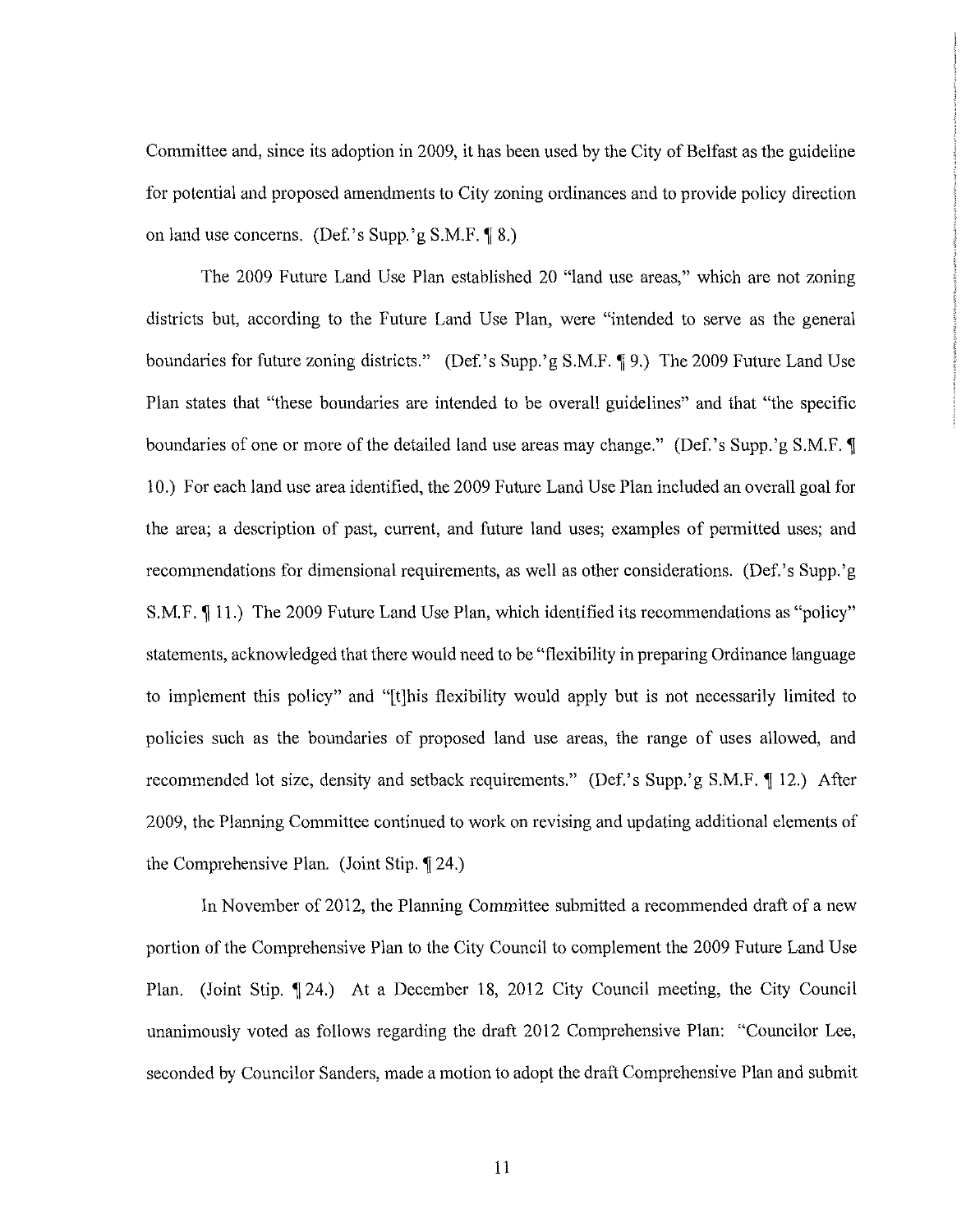it to the State, with the right to have further discussion and to make edits while it is being reviewed." (Joint Stip.  $\P$  25.) The issue presented to the Council by the Planning Director for a vote was: "that the City Council adopt a motion to authorize the City to submit the 2012 Comprehensive Plan prepared by the City Comprehensive Planning Committee to the State Dept. of Agriculture, Forestry and Conservation." (Pl.s' Supp.'g S.M.F. ¶ 54(a).) The Planning Director explained to the Council that the State needed to review the draft Comprehensive Plan for consistency with the Growth Management Act. (Pl.s' Supp.'g S.M.F.  $\P$  54(b).) He explained further that the Council will need to review the State's comments and then hold "a public hearing in late March or early April 2013 to adopt the Plan." (Pl.s' Supp.'g S.M.F.  $\P$  54(c).) The State has found no record of the 2012 Comprehensive Plan ever being submitted for review, and the City has provided no record of a subsequent public hearing and final adoption of the draft 2012 Comprehensive Plan. (Pl.s' Supp.'g S.M.F. [54(f).) The Comprehensive Planning Committee has not met since 2012. (Joint Stip.  $\S$  26.)

The City Council did not involve its Planning Committee in the process of developing or drafting the zoning ordinance amendments and the April 17, 2018 amendment to the Future Land Use Plan section of the Comprehensive Plan concerning the Nordic parcel. (Pl.s' Supp.'g S.M.F. , 31; Def.'s Opp. S.M.F., 31.) After the March 20 City Council public hearing closed, a Councilor asked the Planning Director whether the Planning Committee should be involved in preparing the Comprehensive Plan amendments. (Pl.s' Supp.'g S.M.F. ¶ 34.) The Councilor cited comments made at the public hearing, as well as past practice. (Pl.s' Supp.'g S.M.F.  $\parallel$  34.) The Planning Director responded to the Councilor by stating that he was confident that State law requirements were being satisfied, and the City Manager advised that the Council had the authority on its own to amend the Comprehensive Plan at any time. (Pl.s' Supp.'g S.M.F. ¶ 35.) There was no further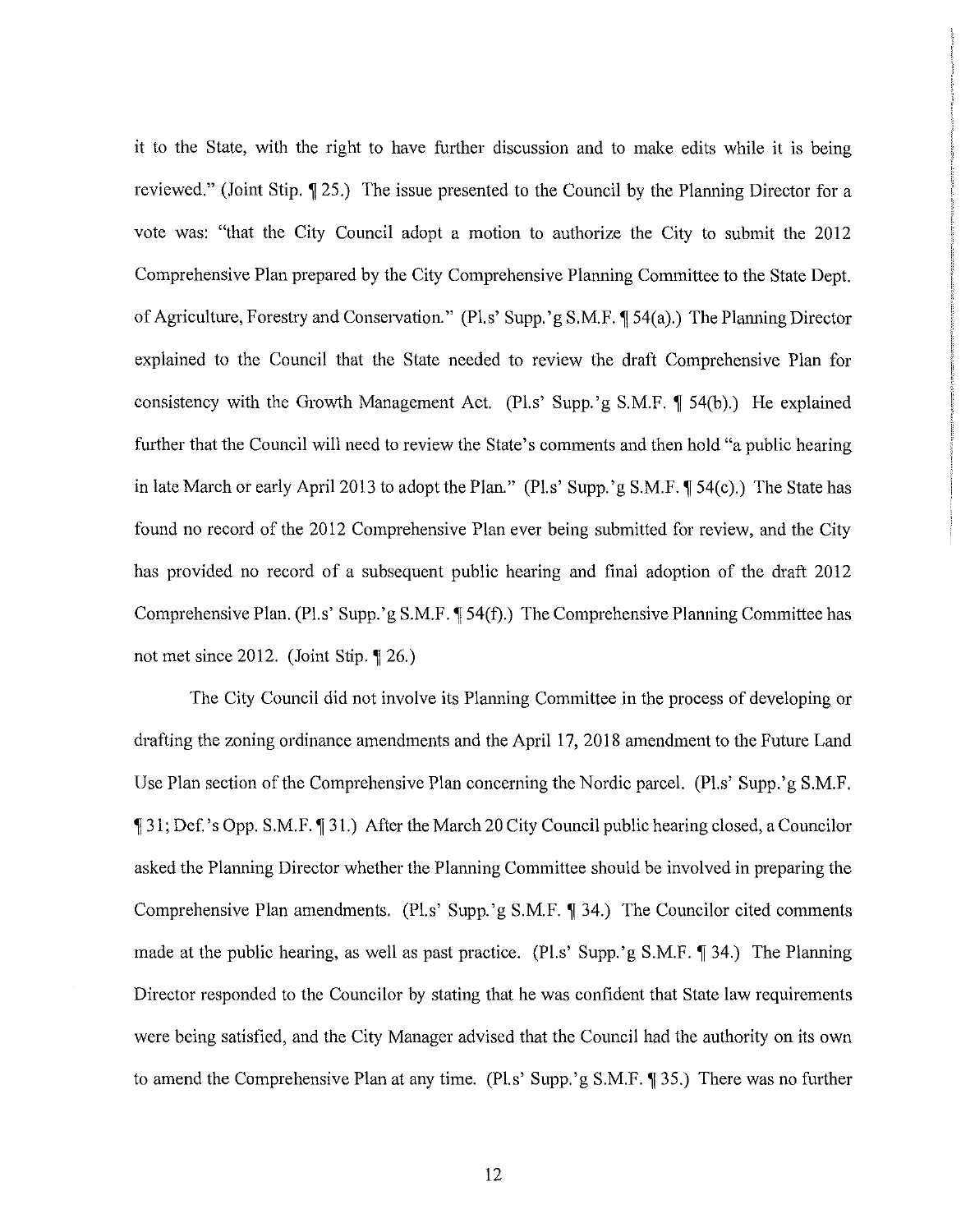discussion on the point. (Pl.s' Supp.'g  $S.M.F. \P 35$ .)

4. Planning Board Involvement in the Ultimate October 16, 2018 Adoption of Zoning Ordinance Amendments after Plaintiffs Filed the Complaint, and the City Council's Findings of Consistency with Multiple Future Land Use Plan Sections of Versions of the Comprehensive Plan.

Planning Director Wayne Marshall is the liaison to the City Council and the Planning Board. (Def.'s Supp.'g S.M.F. 128.) He prepares all required public hearing notices, and causes them to be published and posted. (Def.'s Supp.'g S.M.F. 128.) On July 16, the City Planning Director informed the Planning Board that the City Attorney would meet with the Board on July 19 to discuss Plaintiffs' Complaint and a request to have the Board review the April 17 zoning ordinance amendments with a public hearing to be held in August.<sup>6</sup> (Pl.s' Supp.'g S.M.F. **143.**) The Planning Board held a public hearing on August 15 on the April 17 zoning ordinance amendments. (Pl.s' Supp.'g S.M.F. 144.) On August 17, the Planning Director sent materials about the zoning ordinance amendments to the Board members in advance of their August 22 deliberation session. (Pl.s' Supp.'g S.M.F. ¶ 45.) On August 22, the Planning Director sent to the Planning Board three pages from the "Comprehensive Plan (Future Land Use Plan)." (Pl.s'

<sup>&</sup>lt;sup>6</sup> The key zoning ordinance amendment for the Nordic proposal involved the creation of a Route 1 South Business Park district, which would be created by expanding the boundaries of the existing Industrial Park IV Perkins Road district (occupied by the Mathews Brothers property) to include the proposed Nordic property, and to exclude the twenty-four acres of resource-protected land the City would purchase. (Def.'s Supp.'g S.M.F. 133.) Plaintiffs denied this fact on the basis that "[t]he existing Industrial Park IV district does not exist in the Comprehensive Plan." (Pl.s' Opp. S.M.F. 133.) However, whether a proposed land use area exists in the policy guidance document that is the Future Land Use Plan section of the Comprehensive Plan, and whether a separate zoning ordinance exists that implements (or attempts to implement) the proposed land uses, are different questions. A review of the proposed land use areas in the 2009 Future Land Use Plan and the actual zoned districts that existed in the City as of early 2018 demonstrate that all zoned districts did not mirror the proposed land uses precisely. This is not surprising given that "[t]he 2009 Future Land Use plan ... identified its recommendations as 'policy' statements, acknowledged that there would need to be 'flexibility in preparing Ordinance language to implement this policy[,]' and [stated that] '[t]his flexibility would apply but is not necessarily limited to policies such as the boundaries of proposed land use areas, the range of uses allowed, and recommended lot size, density and setback requirements."" (Def.'s Supp.'g S.M.F. **[12.]** Because Plaintiffs' denial does not *actually* controvert Defendant's asserted fact 33, see Doyle v. Dep't of Human Servs., 2003 ME 61, <sup>11</sup> 10-11 & n.4, 824 A.2d 48, the fact is deemed admitted, *see* M.R. Civ. P. 56(h)(4).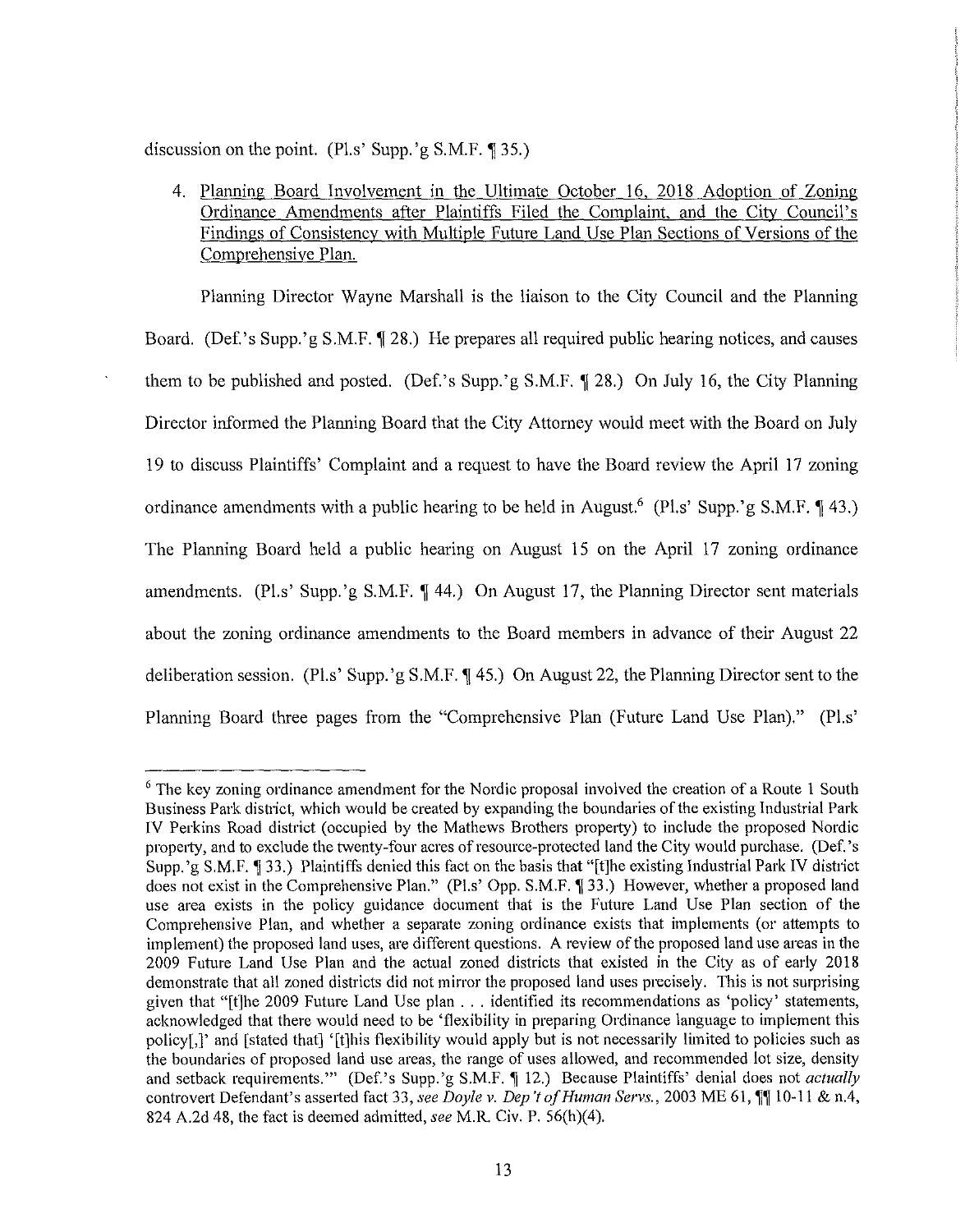Supp.'g S.M.F.  $\P$  46.) On the same date, the City Attorney sent to the Planning Board a legal memorandum with his interpretation of the Law Court's "basic harmony" standard of consistency with a comprehensive plan. (Pl.s' Supp.'g  $S.M.F. \P 45$ .)

The City Attorney and the Planning Director directed the Planning Board to restrict its review to all the public record materials previously provided to the City Council on this topic, together with all materials and public comment provided in the City Council public hearings, including the video record of City Council meetings and hearings, and to refrain from independently researching or considering external information not provided in view of the public in the prior City Council or the Planning Board hearings. (Joint Stip. 191.) The City Planning Director and City Attorney submitted materials to the Planning Board about and relating to the April 17 Zoning, Shoreland Zoning, and Definitions ordinance amendments, and the City Comprehensive Plan; the Planning Board was directed to the entire video record of all the prior public written comments, and the Planning Board was directed to the video record on the City of Belfast website for prior City Council meetings and hearings on this topic. (Joint Stip. 1932.)

After this review, the Planning Board members concluded that the zoning ordinance amendments were not fully consistent with the pre-April 17 Comprehensive Plan, with the exception of the Shoreland Zoning portion of the zoning ordinance amendments. (Joint Stip. **T**) 7(m); JS Ex. 13-009.) The Planning Board did, however, find the zoning ordinance amendments to be consistent with the April 17, 2018 amendments to the Comprehensive Plan. (Joint Stip. **f** 7(m); JS Ex. 13-008.) Subsequently, on October 16, 2018, the City Council adopted motions approving two consistency findings: (1) that the October 16 zoning ordinance amendments were consistent with the April 17 Comprehensive Plan amendments; and (2) that the October 16 zoning ordinance amendments were consistent with the 2009 Future Land Use Plan as adopted in 2009.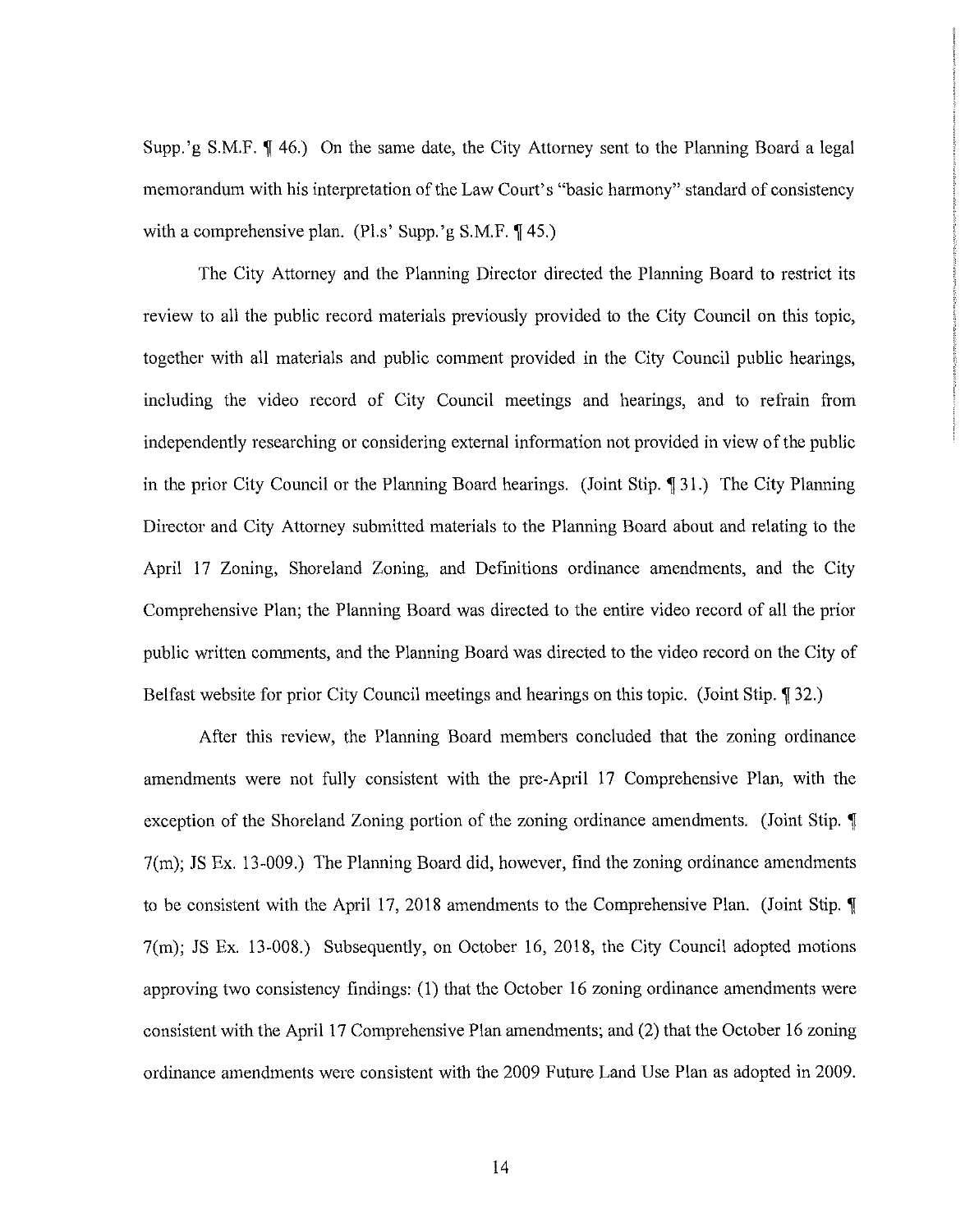$(Pl.s' Supp.'g S.M.F. \P 50.)$ 

### **DISCUSSION**

At the outset of the legal discussion section, the Court notes that Plaintiffs present a number of purported facts that arguably suggest the City Council had an improper motive for its conduct regarding its preliminary engagement with Nordic for the proposed Nordic Aquafarm. These purported facts are not material to the City Council's actions in this case because

> courts will not inquire into the motives of legislators in passing or doing an act, where the legislators possess the power to pass or do the act and where they exercise that power in a mode prescribed or authorized by the organic law. Therefore, *neither the motives of the members of a municipal legislative body nor the influences under which they act can be shown to nullify an ordinance duly passed in legal form, within the scope of their powers.* In such case the doctrine is that the legislators are responsible only to the people who elect them.

*Dobbs* v. *Me. Sch. Admin. Dist. No. 50,* 419 A.2d 1024, 1029 (Me. 1980) (quoting 5 McQuillin, *Municipal Corporations§* 16.90, at 287 (1970)). As the Court concludes below, the City Council possessed the power to amend the Future Land Use Plan section of the Comprehensive Plan on April 17, 2018. The Court will not discuss the negotiations with Nordic further, except to note that the actions done in executive session were authorized by the Freedom of Access Act. *See* 1 M.R.S. § 405(6)(C) (2018).

1. The City Council Properly Amended the Future Land Use Plan Section of the Comprehensive Plan on April 17, 2018.

Plaintiffs challenge the April 17, 2018 amendment of the Future Land Use Plan section of the City's Comprehensive Plan on the basis that the City Council did not engage the Planning Committee as purportedly mandated by 30-A M.R.S. § 4324. This requires the Court to engage in an exercise of statutory interpretation.

Statutory interpretation is a question of law. *See Town of Eagle Lake v. Comm'r, Dep't of*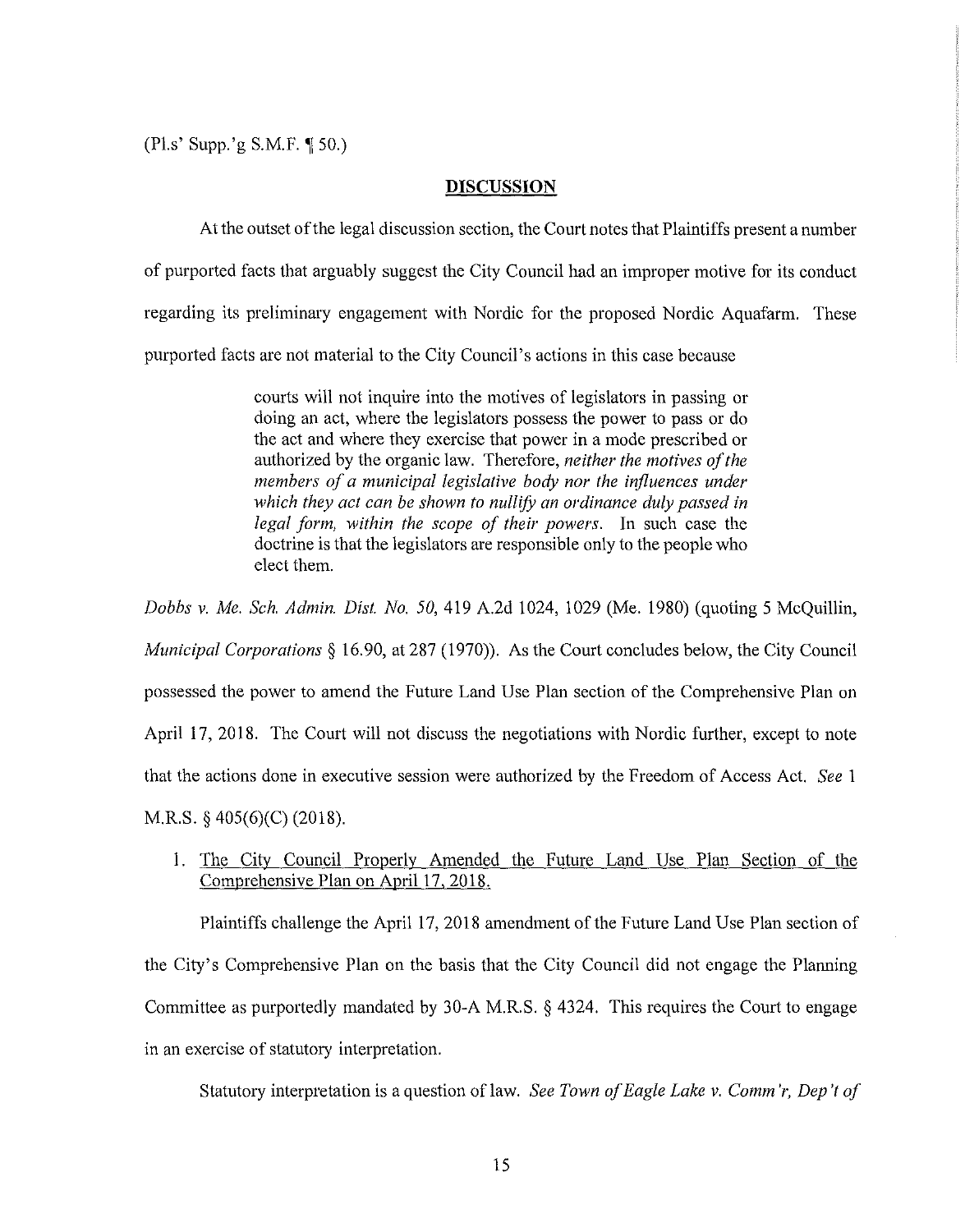*Educ.,* 2003 ME 37, **17,** 818 A.2d 1034. The Court "look[s] to the plain language of the provisions to determine their meaning. If the language is unambiguous, [the Court] interpret[s] the provisions according to their unambiguous meaning unless the result is illogical or absurd. If the plain language of a statute is ambiguous—that is, susceptible of different meanings—[the Court] will then go on to consider the statute's meaning in light of its legislative history and other indicia of legislative intent." *Mainetoday Media, Inc. v. State*, 2013 ME 100, 16, 82 A.3d 104 (citations and quotation marks omitted). Here, the language of the pertinent provision is unambiguous.

The Maine Legislature has proscribed a process by which municipalities can adopt "a growth management program ...." 30-A M.R.S.  $\S$  4324(1). When a municipality initially "chooses to prepare a growth management program, the municipal officers of a municipality or combination of municipalities shall designate and establish a planning committee ...." *Id.* § 4324(2). Preparing a growth management program involves certain requirements, including citizen participation, such as public attendance at planning committee meetings, as well as publicly noticed and conducted hearings on proposed comprehensive plans. *Id.* § 4324(3), (4), (8). Once these procedures are followed, a "comprehensive plan or land use ordinance is considered adopted as part of a growth management program when it has been adopted by the municipality's legislative body." *Id.* § 4324(9).

Additionally, a municipality "may amend its existing comprehensive plan and existing land use ordinances to comply with the procedures, goals and guidelines established in [the Growth Management Program] subchapter." *Id.* § 4324(1). "When amending an adopted comprehensive plan, a municipality ... shall follow the same procedures for citizen participation, public notice and public hearing that are required for adoption of a comprehensive plan." *Id.* § 4324(10). Plaintiffs contend this requires planning committee involvement. However, such a reading is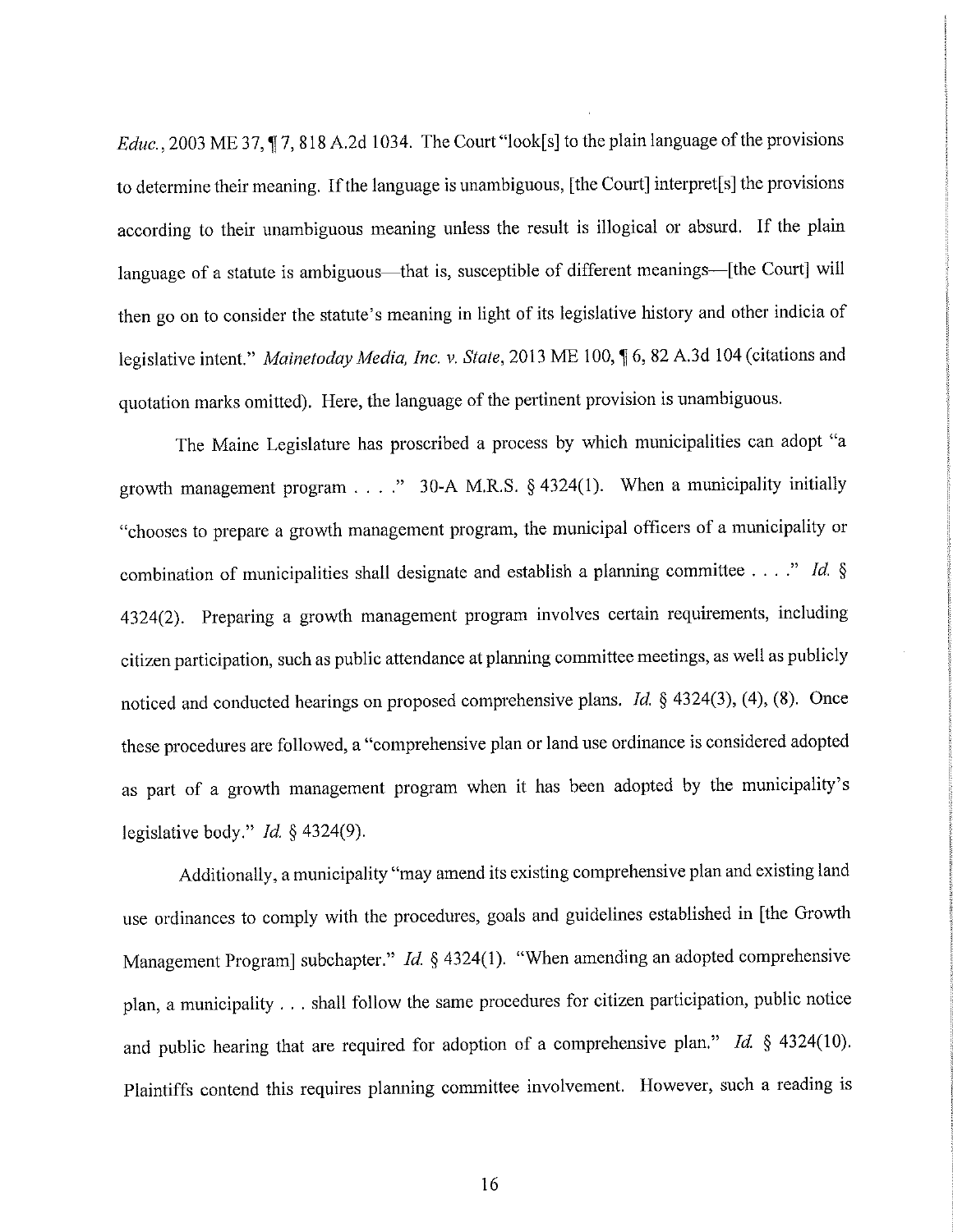belied by the plain language of subsection 10.

The plain language of section 4324(10) does not contemplate planning committee involvement in *amendment* of comprehensive plans. The phrase "planning committee" is nowhere to be found in subsection 10. Had the Legislature wished to require that a planning committee be involved in the amendment process, it would have said so expressly. *Cf State* v. *Bragdon,* 2015 ME 87,  $\lceil 9, 120 \rceil$  A.3d 103 ("Had it wished, the Legislature could have made the [5 M.R.S. §] 200-B procedure mandatory by saying that if the State seeks to obtain records from an ISP, then it must comply with the statute. Nothing in the language that the Legislature chose says that, however."); *Dudley v. Burns & Roe Constr. Grp.*, 2001 ME 161, ¶ 8, 784 A.2d 511 ("If the Legislature had intended to provide for a one-time per employee determination of the benefit cap in [39-A M.R.S. §] 211, it could have said so."); *Bowie* v. *Delta Airlines,* 661 A.2d 1128, 1131 (Me. 1995) ("If the Legislature had intended the time that an employee files for compensation benefits to be a decisive factor, it could have chosen specific language to do so."). Further, the Legislature would not have added subsection 10, *see* P.L. 1993, ch. 721, § A-2, if subsection 10 had no additional meaning beyond what was already required by the statute. *See Home Builders Ass'n of Me., Inc. v. Town of Eliot*, 2000 ME 82,  $\P$  7-8, 750 A.2d 566 ("[I]t is well established that nothing in a statute may be treated as surplusage if a reasonable construction supplying meaning and force is otherwise possible. Surplusage occurs when a construction of one provision of a statute renders another provision unnecessary or without meaning or force." ( citations and quotation marks omitted)). The original enactment of section 4324 undoubtedly contemplated that municipalities would amend comprehensive plans. *See* P.L. 1989, ch. 104, § 45.

Instead, the Legislature chose to require municipalities wishing to amend comprehensive plans to provide generally for the citizen participation, public notice, and public hearing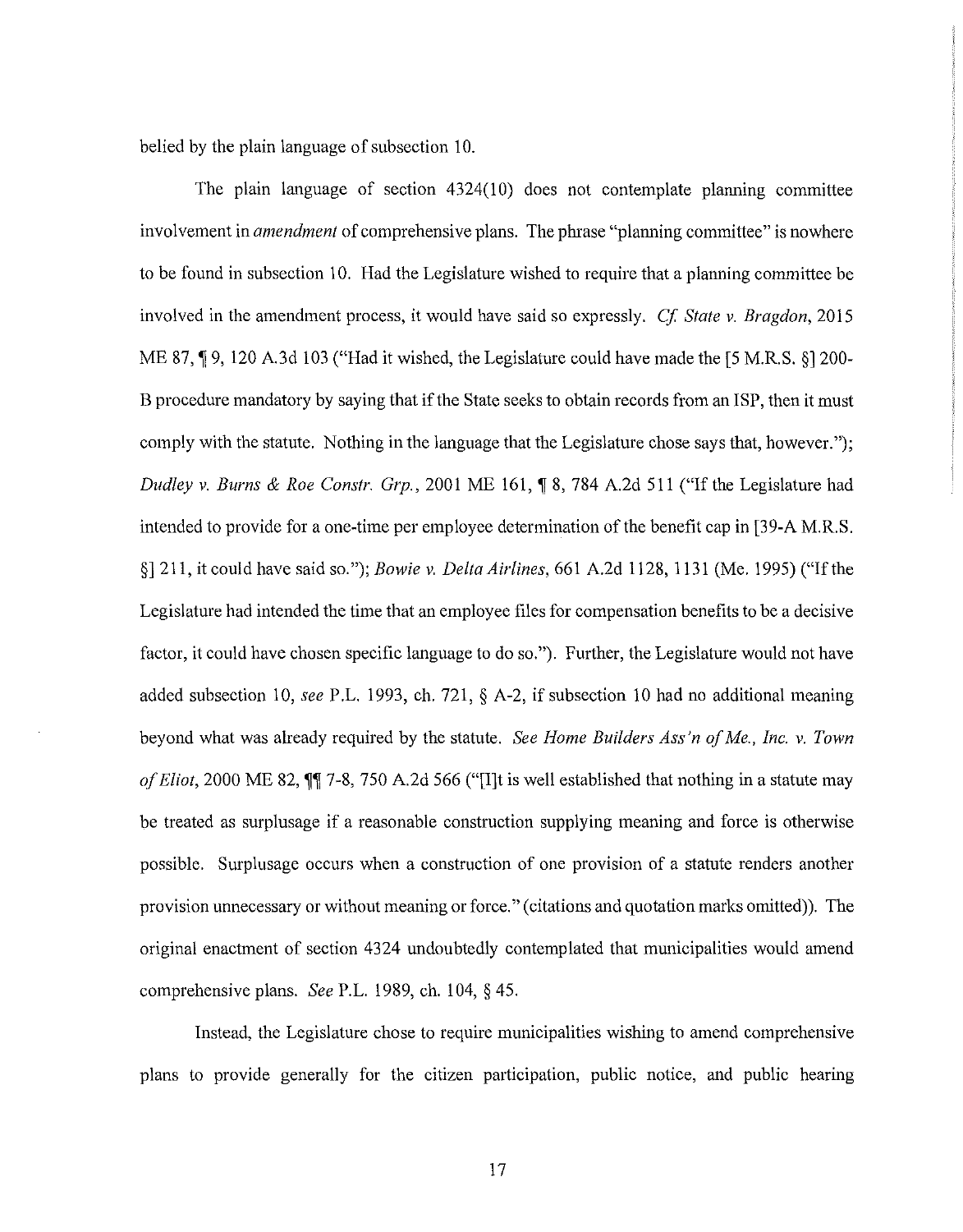contemplated for original adoption of comprehensive plans, without the express requirement of planning committee involvement. When considering the plain language of section 4324(10) in conjunction with a municipality's home rule authority to "[d]o all other things necessary to carry out the purposes of [the Growth Management Program] subchapter," 30-A M.R.S. § 4323(3) (2018), the Court concludes that the City Council appropriately provided for the required citizen participation, public notice, and public hearing here. Prior to the April 17, 2018 amendment to the Future Land Use Plan section of the Comprehensive Plan, the City Council gave the proper notices of the amendments and related public hearings (Joint Stip. **,i** 8; JS Ex. 16-001 to JS Ex. 16-026.); held public hearings (Joint Stip. **1** 7(d), (f), (g), (i), (j), 8, 33; JS Ex. 16-001 to JS Ex. 16-026; Def.'s Supp.'g S.M.F. **(1** 54.); and provided for citizen participation (Joint Stip. **(1)**, 7(i), 33; JS Ex. 9-001 to JS Ex. 9-241; Def.'s Supp.'g S.M.F. [54.]. The Court concludes that the April 17, 2018 amendments to the Future Land Use Plan section of the Comprehensive Plan complied with the applicable laws and were validly adopted.

2. Plaintiffs' Challenge to the April 17, 2018 Zoning Ordinance Amendments Was Mooted When the City Council Properly Adopted the Zoning Ordinances on October 16, 2018, after Planning Board Review and Revision.

Plaintiffs challenge both the City Council's April 17, 2018 and October 16, 2018 adoption of the amended zoning ordinances. The Comt makes no conclusions regarding the validity April 1 7, 2018 adoption of the amended zoning ordinances. That is because the issue of whether or not the City Council's actions were valid under the law in adopting the amended ordinances on April 17 is moot.

A claim becomes moot when it loses its "controversial vitality." *Int'/ Paper Co. v. United Paperworkers Int'/ Union,* 551 A.2d 1356, 1360-61 (Me. 1988). In other words, "a case is moot when the court cannot give any 'effectual relief' to the potentially prevailing party." *Horizon Bank*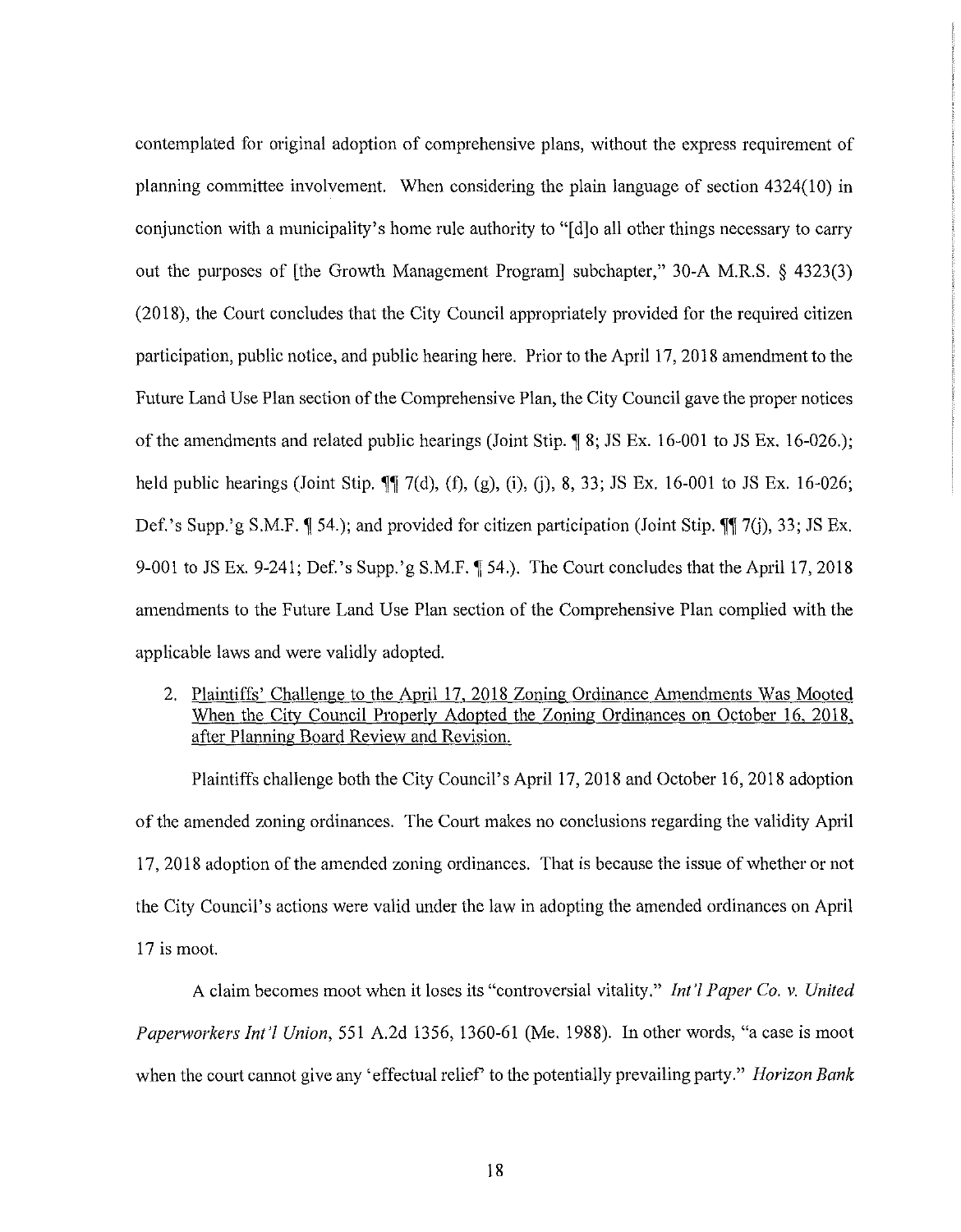*& Trust Co. v. Massachusetts,* 391 F.3d 48, 53 (1st Cir. 2004) (citing *Church of Scientology of Cal. v. United States,* 506 U.S. 9, 12 (1992)). "Courts should decline to decide issues which by virtue of valid and recognizable supervening circumstances have lost their controversial vitality." *In re Faucher,* 558 A.2d 705, 706 (Me. 1989) (quoting *State v. Gleason,* 404 A.2d 573,578 (Me. 1979)). A declaration from the Court regarding the April 17, 2018 amendments to the zoning ordinances would provide no effectual relief to Plaintiffs because the City Council enhanced and replaced the April 17, 2018 amendments on October 16, 2018, after Planning Board review and revision. (Def.'s Supp.'g S.M.F.  $\P$  55.) Thus, the Court reviews whether the City Council validly adopted the October 16, 2018 amendments to the zoning ordinances.

Much like the Legislature passed a statute governing comprehensive plans, so too did the Legislature pass a statute governing a municipality's adoption of zoning ordinances to regulate land use. *See* 30-A M.R.S. § 4352 (2018). That statute requires a municipality to give the public "an adequate opportunity to be heard in the preparation of a zoning ordinance." *Id.* § 4352(1). In order to provide adequate opportunity for the public to be heard, the statute sets certain timing requirements on the "municipal reviewing authority" to provide notice of the public hearings. *Id.*  § 4352(9)(A)-(B). Special "[n]otice must be given" to the abutting landowners "when a municipality has proposed an amendment to an existing zoning ordinance or map that ... has the effect of ... permitting any industrial, commercial or retail uses where any of these uses is prohibited." *Id.* § 4352(10). The City's own pertinent ordinance further requires that "any changes proposed to the City's zoning ordinances or codes be reviewed by the Planning Board before being considered for adoption by the City Council." Belfast, Me., Code§ 102-182 (July 7, 1998) City of Belfast website/Code of Ordinances/Land Use Regulation/Zoning/Amendments (last visited June 28, 2019). Here, the City of Belfast gave the public an adequate opportunity to be heard,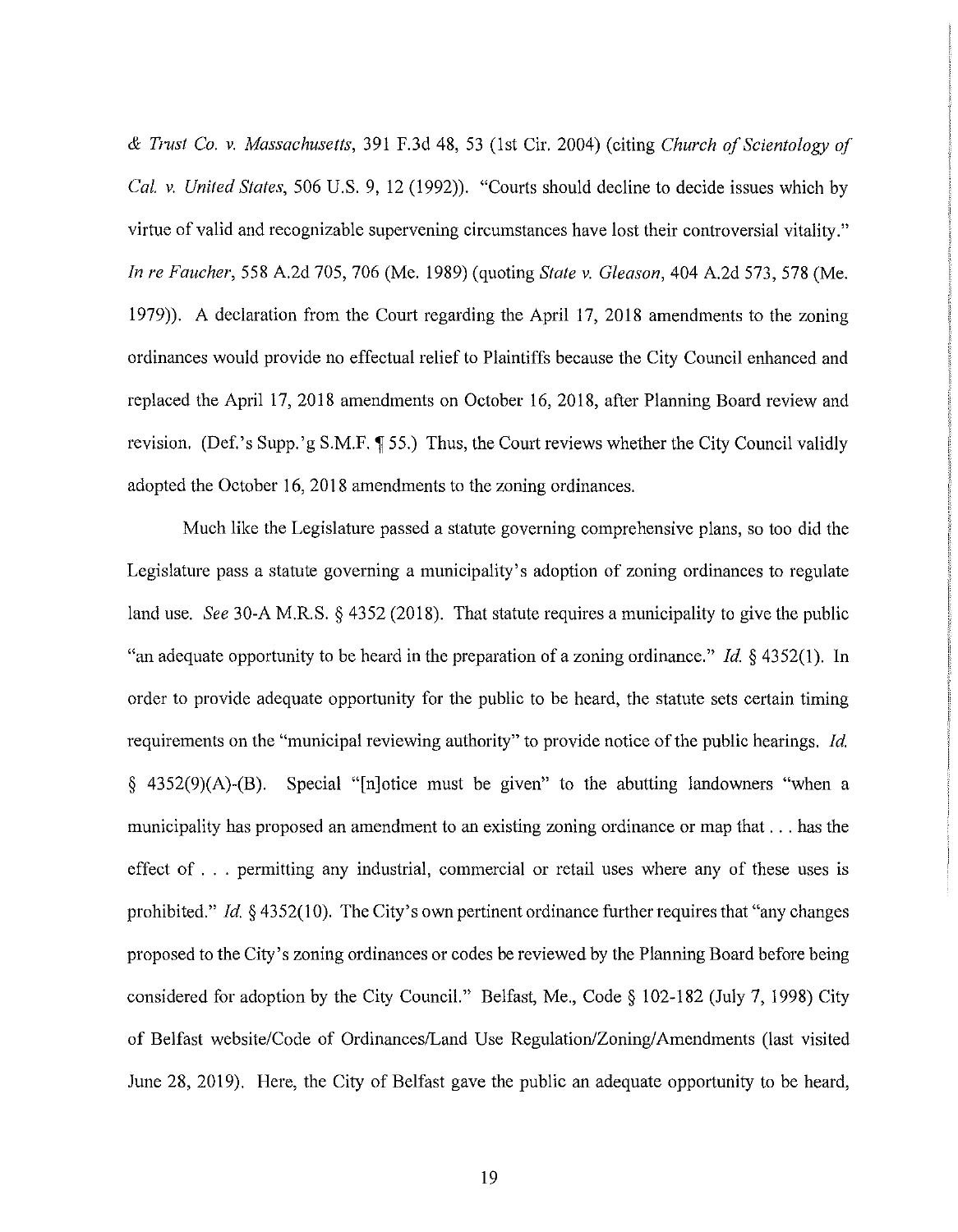posted notices of the public hearings, gave the abutting landowners the required notice, and had the Planning Board review and propose additional changes to the proposed ordinances.

On August 15, 2018, the Planning Board received written and verbal comments and closed the public hearing portion of its review, and thereafter conducted deliberations on August 22 and September 5, 2018.<sup>7</sup> (Joint Stip.  $\sqrt{7(l)}$ .) Notices of the Planning Board's August 15, 2018 public hearing were duly posted in accordance with the statute, including the special notice to the abutting landowners. (Joint Stip. 18; JS Ex. 16-002 to JS Ex. 16-003; JS Ex. 16-013 to JS Ex. 16-017.) Then, on September 12, 2018, the Planning Board concluded its drafting and deliberations and adopted its written recommendations to the City Council on Zoning, Shoreland Zoning, and Definitions ordinance amendments. (Joint Stip.  $\sqrt{ }$  7(m).) It drafted additional standards for a permit requirement for any significant groundwater well. (Joint Stip.  $\P$  7(m).) Next, on September 18, 2018, the Planning Board Chair and Planning Director presented to the City Council the Planning Board's recommendations for Zoning, Shoreland Zoning, and Definitions ordinance amendments. (Joint Stip.  $\P$  7(n).) It also provided the City Council with the additional standards it drafted for a permit requirement for any significant groundwater well. (Joint Stip.  $\P$  7(n).) It was then up to the City Council to adopt the ordinances following Planning Board review and revision.

 $<sup>7</sup>$  Plaintiffs take issue with the purported lack of material given to the Planning Board by the City Council,</sup> but the Planning Board received *all* the public record materials previously provided to the City Council on this topic, together with *all* materials and public comment provided in the City Council public hearings, including the video record of City Council meetings and hearings. (Joint Stip. 1 31 (emphases added).) The parties do not dispute that the City Council directed the Planning Board to refrain from independently researching or considering external information not provided in view of the public in the prior City Council or the Planning Board hearings. (Joint Stip. 1931.) Nonetheless, it is not clear to the Court what illegality occurred by having the Planning Board review the entire public record that existed to that point, *in addition to* the Planning Board holding its own public hearing to gather more information. Plaintiffs take issue with the Planning Board not communicating with Nordic, a private corporation, but do not point to the public being restricted from participating in the Planning Board's review.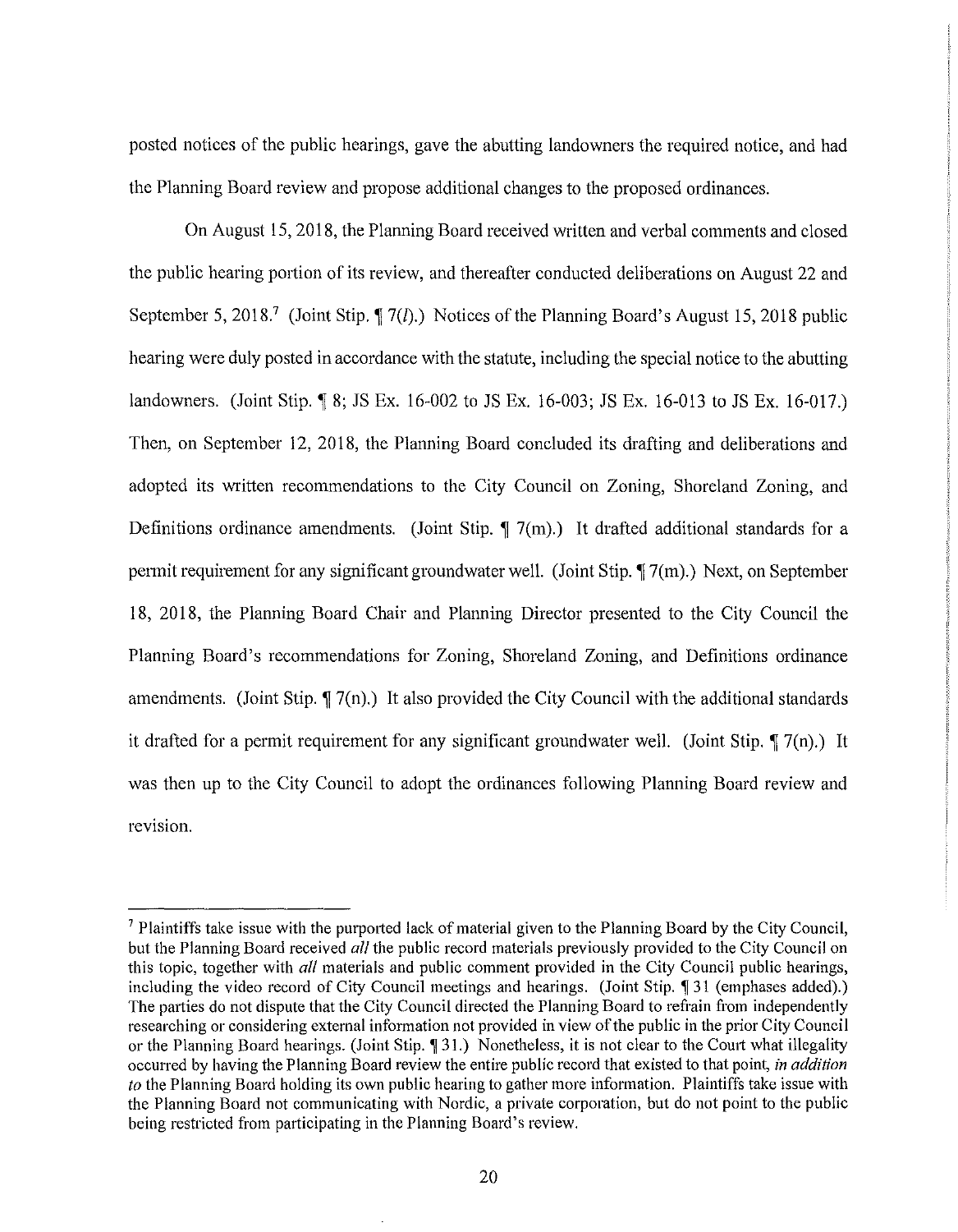On September 25, 2018, the City Council conducted the first reading and public hearing of the Zoning, Shoreland Zoning, and Definitions ordinances, as well as the Significant Groundwater Well permitting ordinance as recommended by the Belfast Planning Board, and the City Council accepted the recommendation for said four ordinance amendments, which were later considered at the October 9, 2018 City Council hearing. (Joint Stip.  $\P$  7(o).) Then, on October 9, 2018, the Belfast City Council conducted a second reading and second hearing regarding the Zoning, Shoreland Zoning, and Definitions ordinances, as well as the Significant Groundwater Well permitting ordinance as recommended by the Belfast Planning Board. (Joint Stip. **17(p**).) Finally, on October 16, 2018, all of the Zoning, Shore land Zoning, and Definitions ordinances, as well as the Significant Groundwater Well permitting ordinance as recommended by the Belfast Planning Board, were adopted by the City Council. (Joint Stip.  $\P$  7(q).) The City of Belfast gave notice of the September 25 and October 9 hearings to both the public generally and the abutting landowners as required by the statute. (Joint Stip.  $\parallel$  8; JS Ex. 16-003 to JS Ex. 16-004; JS Ex. 16-018 to JS Ex. 16-026.)

Based on the foregoing, the Comt concludes that the City properly adopted the amendments of the pertinent zoning ordinances on October 16, 2018.

3. The City Council Properly Found the October 16, 2018 Amendments to the Zoning Ordinances to be Consistent with the April 17, 2018 Future Land Use Plan Amendments to the Comprehensive Plan.

Plaintiffs' challenge to the City Council's October 16, 2018 consistency findings is premised on their position that the April 17, 2018 amendments to the Future Land Use Plan are invalid, thus the consistency determination must be in regard to the 2009 version of the Future Land Use Plan. (Pl.s' Mot. Summ. J. 10-13.) However, the Court concluded in Section 1, *supra,*  that the April 17, 2018 amendments to the Future Land Use Plan were valid. Thus, the Court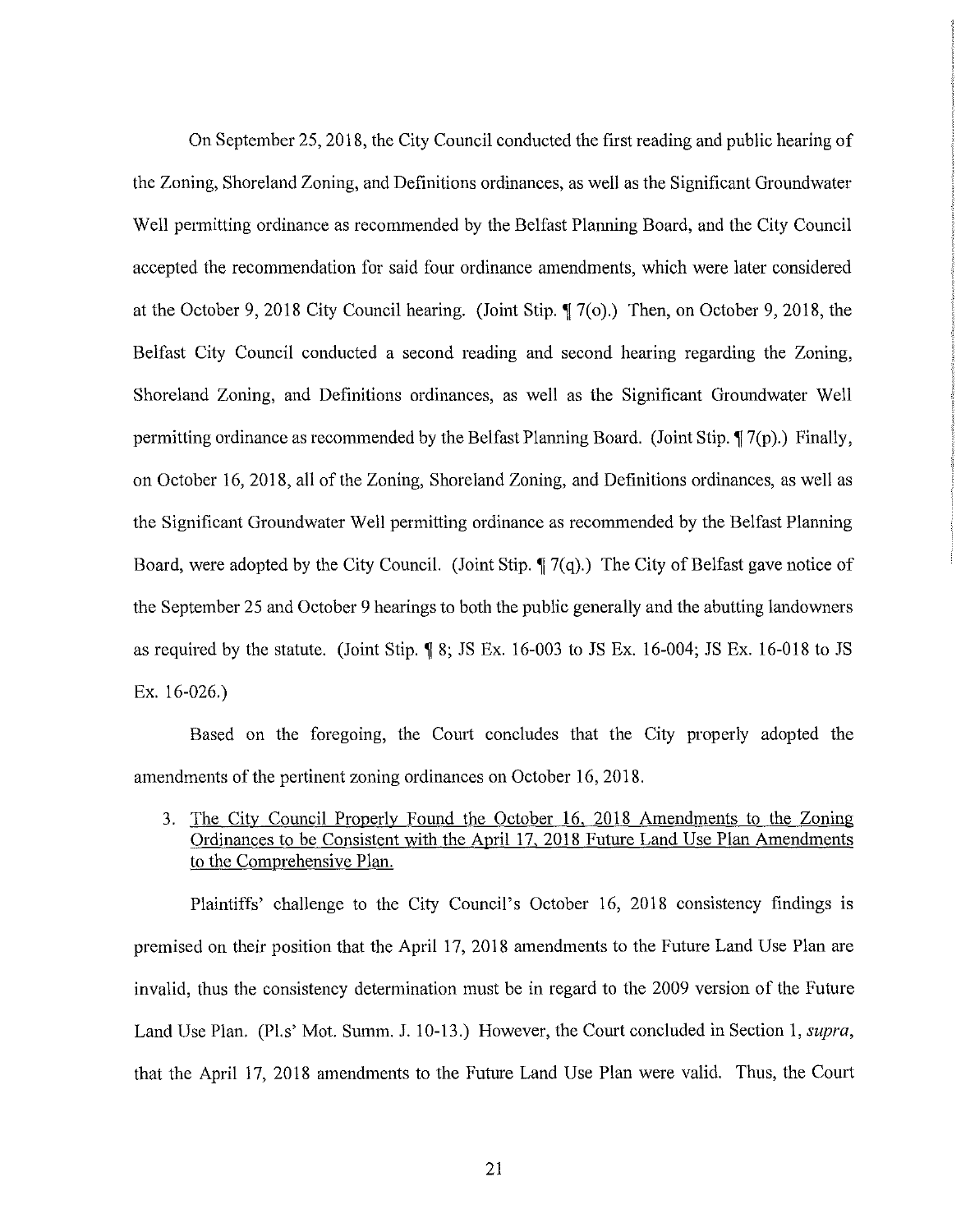reviews the City Council's determination of consistency regarding the amended zoning ordinances adopted on October 16, 2018, with regard to the April 17, 2018 amendments to the Future Land Use Plan.

"A zoning ordinance must be pursuant to and consistent with a comprehensive plan adopted by the" municipality. 30-A M.R.S. § 4352(2). Because zoning is a legislative act, the Court must give deference to the legislative body at issue, here the City Council. *Remmel v. City ofPortland,*  2014 ME 114,  $\P$  12, 102 A.3d 1168. "When considering whether a rezoning action is consistent with a city's comprehensive plan, a court must determine whether the City Council could have, from the evidence before it, found that the rezoning was in basic harmony with the comprehensive plan." *Id.* 13 (quotation marks omitted). The Court cannot "substitute [its] judgment for that of the duly elected legislative body, the city council." *La Banta v. Waterville,* 528 A.2d 1262, 1265 (Me. 1987) (alteration in original) ( quotation marks omitted). Plaintiffs here "have the burden of showing inconsistency between the rezoning and the comprehensive plan." *Id.* 

The Court concludes Plaintiffs have not met their burden to show that the October 16, 2018 amendments to several zoning ordinances are inconsistent with April 17, 2018 Future Land Use Plan. Plaintiffs argue inconsistency between the October 16, 2018 amendments to the zoning ordinances and the April 17, 2018 amendments to the Future Land Use Plan. *(But see* Def.'s Supp.'g S.M.F.  $\parallel$  38; Pl.s' Opp. S.M.F.  $\parallel$  38.)<sup>8</sup> The City Council concluded that the specific

<sup>8</sup>Although Plaintiffs "qualified" their response to Defendant's Supporting Statement of Material Fact 38, the very act of amending the Future Land Use Plan section of the Comprehensive Plan on April 17, 2018, was to establish the City's policy for the regulation of the land uses in the particular area. That included incorporating the Mathews Brothers property (previously earmarked as the "Business Park Area" in the 2009 version of the Future Land Use Plan and zoned as "Industrial IV Perkins Road" by the operative ordinance) into the newly created "Route One South Business Park Area" in the amended Future Land Use Plan section of the Comprehensive Plan (that would be zoned as "Route One South Business Park District" by renaming the "Industrial IV Perkins Road" ordinance and expanding the zone beyond the Mathews Brothers property to include the proposed Nordic property). (Joint Stip.  $\P$  7(j); JS Ex. 10-011 to JS Ex. 10-016; JS Ex. 10-065; JS Ex. 10-069 to JS Ex. 10-072.) Because Plaintiffs' qualification does not actually